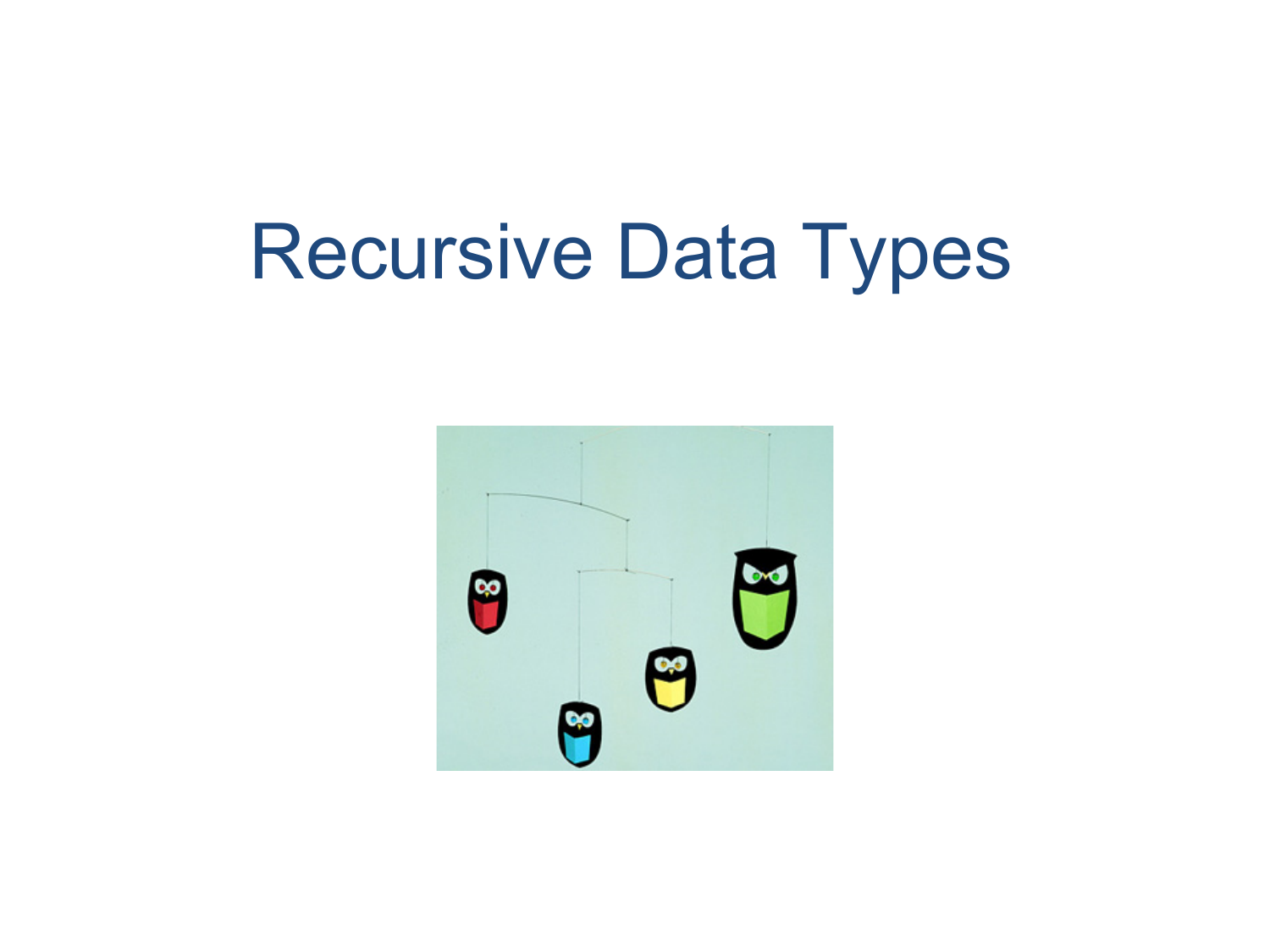# Modelling Arithmetic **Expressions**

Imagine a program to help school-children learn arithmetic, which presents them with an expression to work out, and checks their answer.

> What is (1+2)\*3? **8** Sorry, wrong answer!

The expression (1+2)\*3 is *data* as far as this program is concerned (**not** the same as 9!)**.** How shall we represent it? What is "1+2"++"3"?

A string??

What is "1+hello world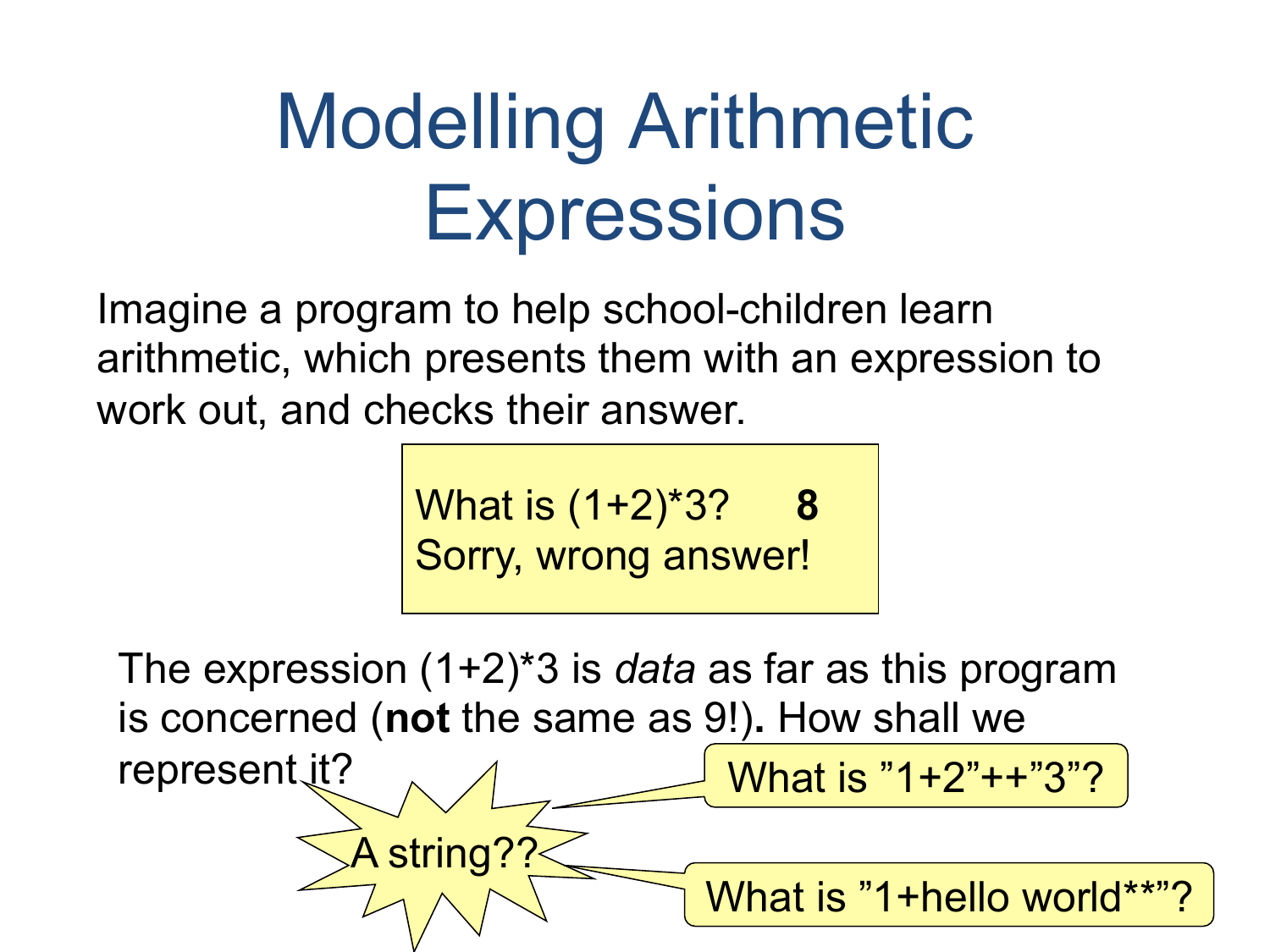## Modelling Expressions

Let's design a datatype to model *arithmetic expressions*  -- not their values, but their structure.

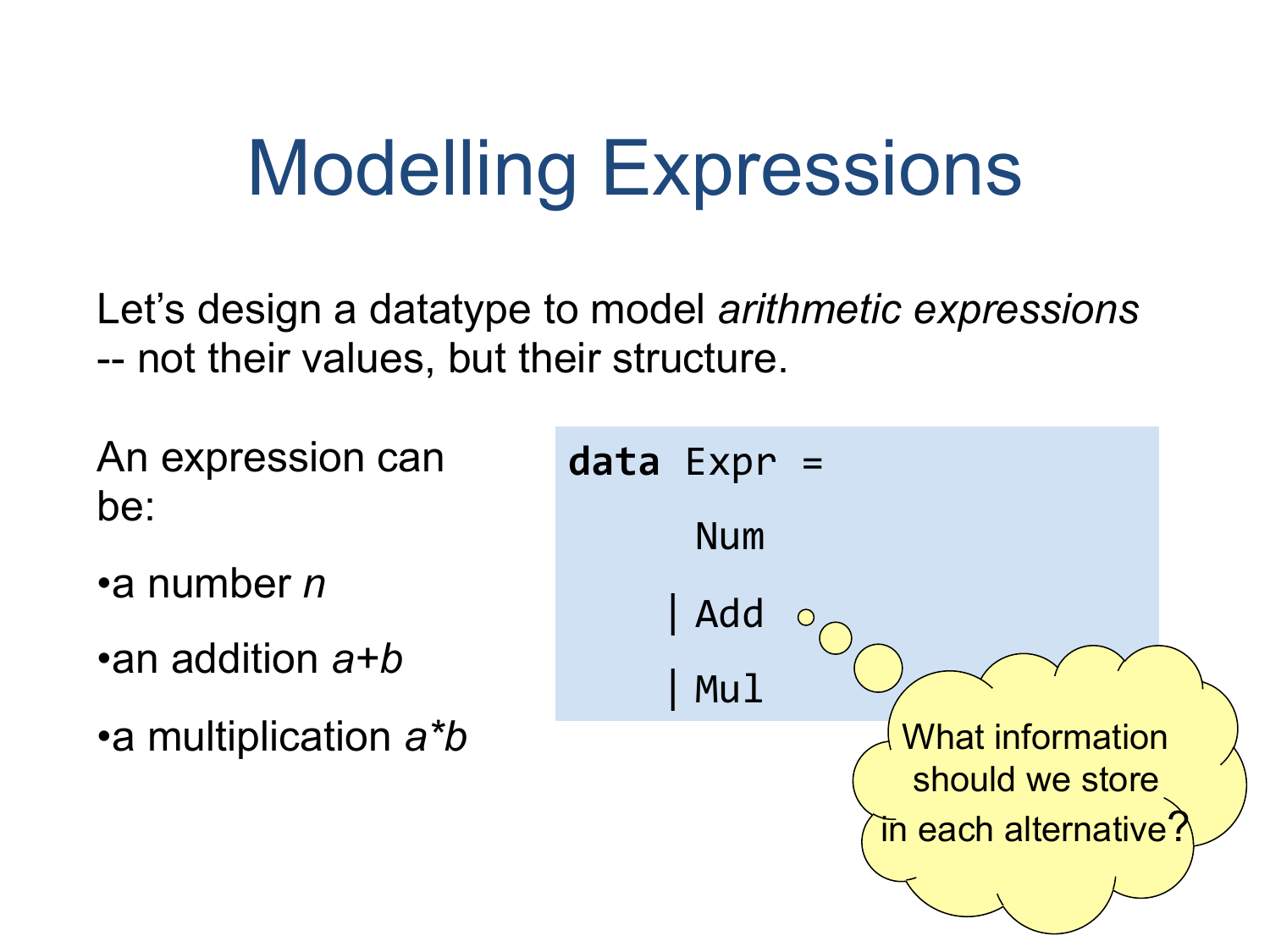## Modelling Expressions

Let's design a datatype to model *arithmetic expressions*  -- not their values, but their structure.

An expression can be:

•a number *n* 

•an addition *a+b*

•a multiplication *a\*b*



A recursive data type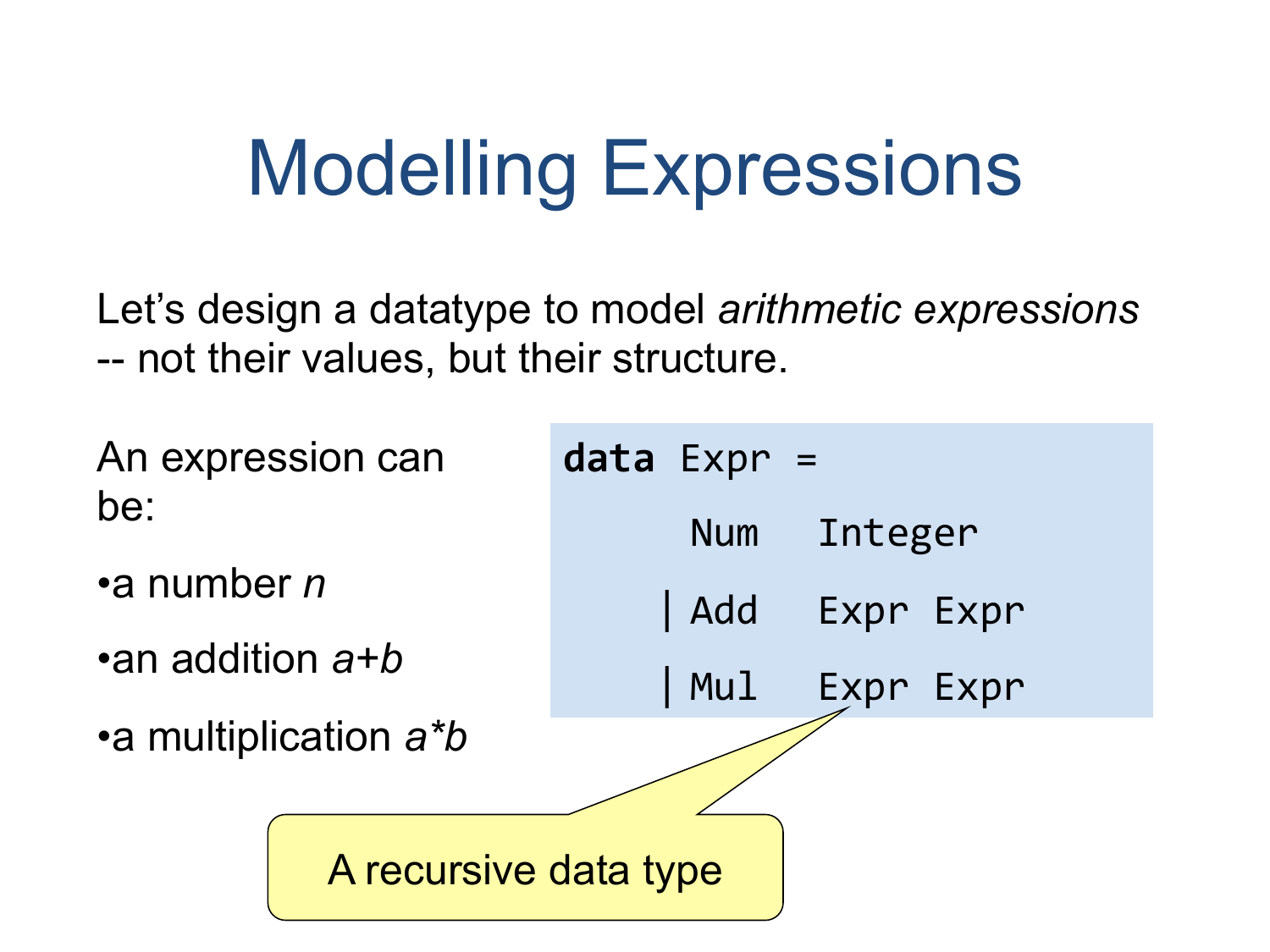### **Examples**

|                 |  | $data$ $Expr = Num$ Integer       |
|-----------------|--|-----------------------------------|
|                 |  | Add Expr Expr                     |
|                 |  | Mul Expr Expr                     |
| The expression: |  | is represented by:                |
| $\overline{2}$  |  | Num <sub>2</sub>                  |
| $2+2$           |  | Add (Num 2) (Num 2)               |
| $(1+2)^*3$      |  | Mul (Add (Num 1) (Num 2)) (Num 3) |
| $1+2*3$         |  | Add (Num 1) (Mul (Num 2) (Num 3)) |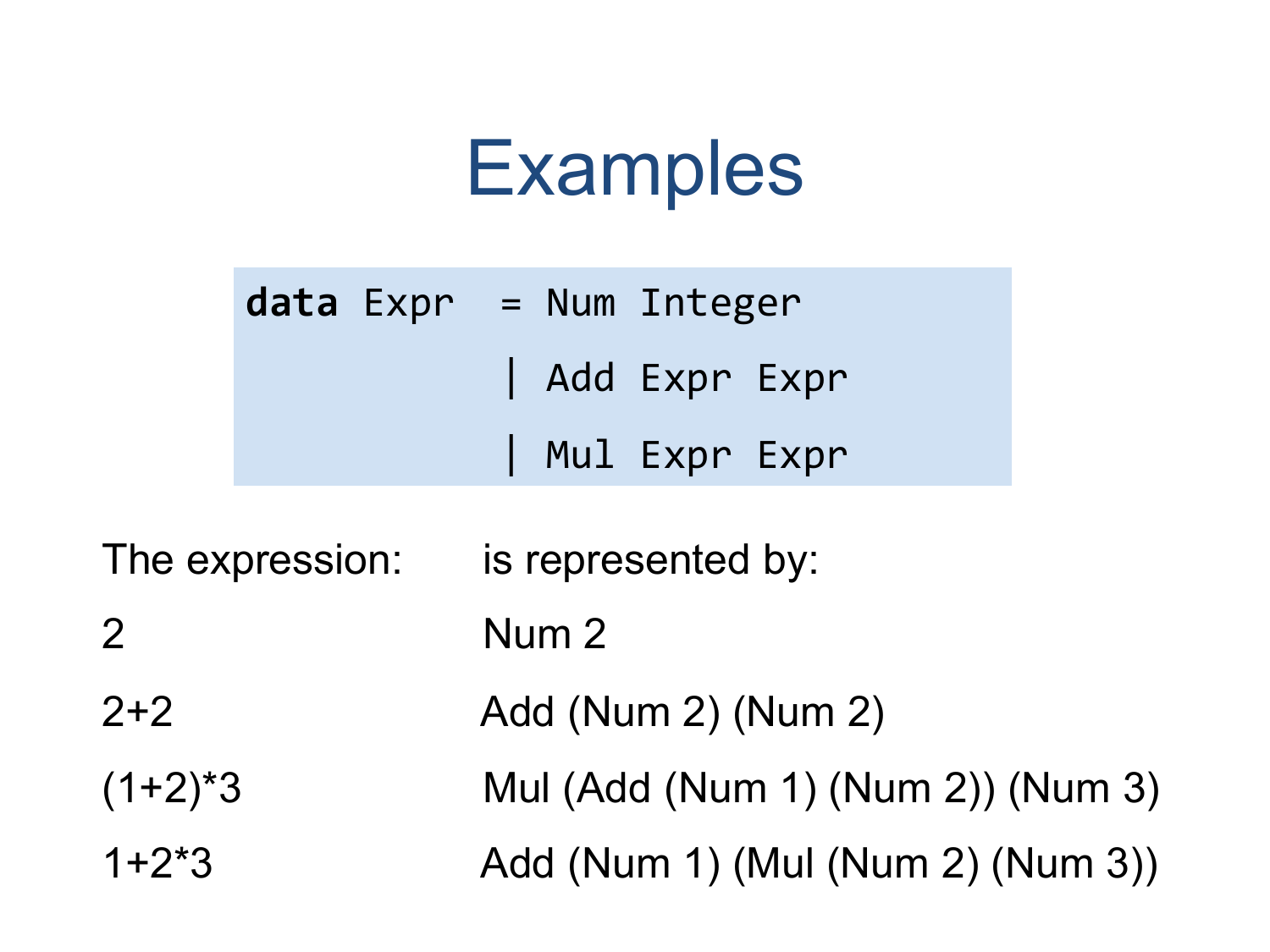### Example: Evaluation

Define a function

eval :: Expr -> Integer

which *evaluates* an expression?

*Example*: eval (Add (Num 1) (Mul (Num 2) (Num 3))) evaluates to 7

*Hint*: Recursive types often mean recursive functions!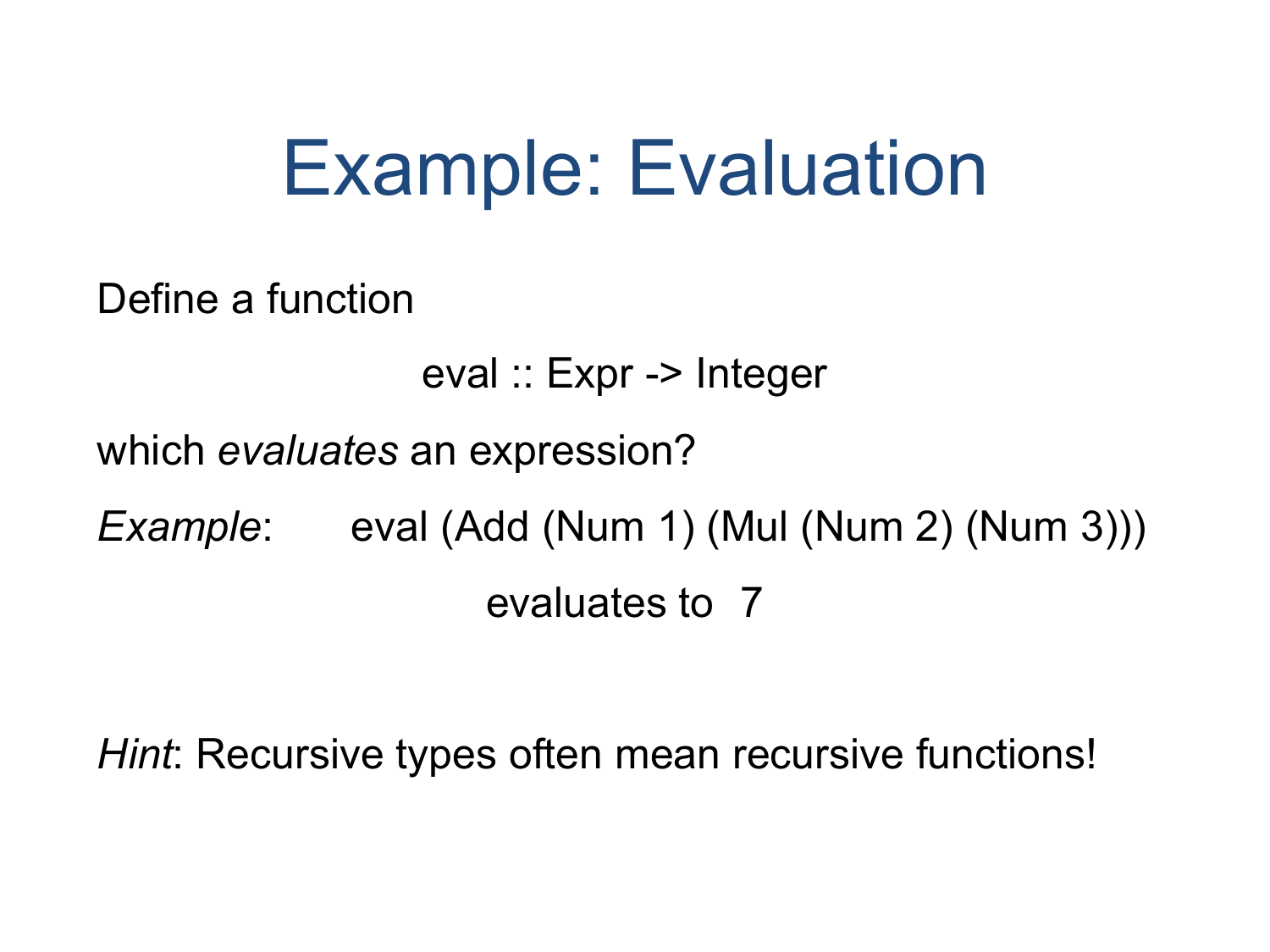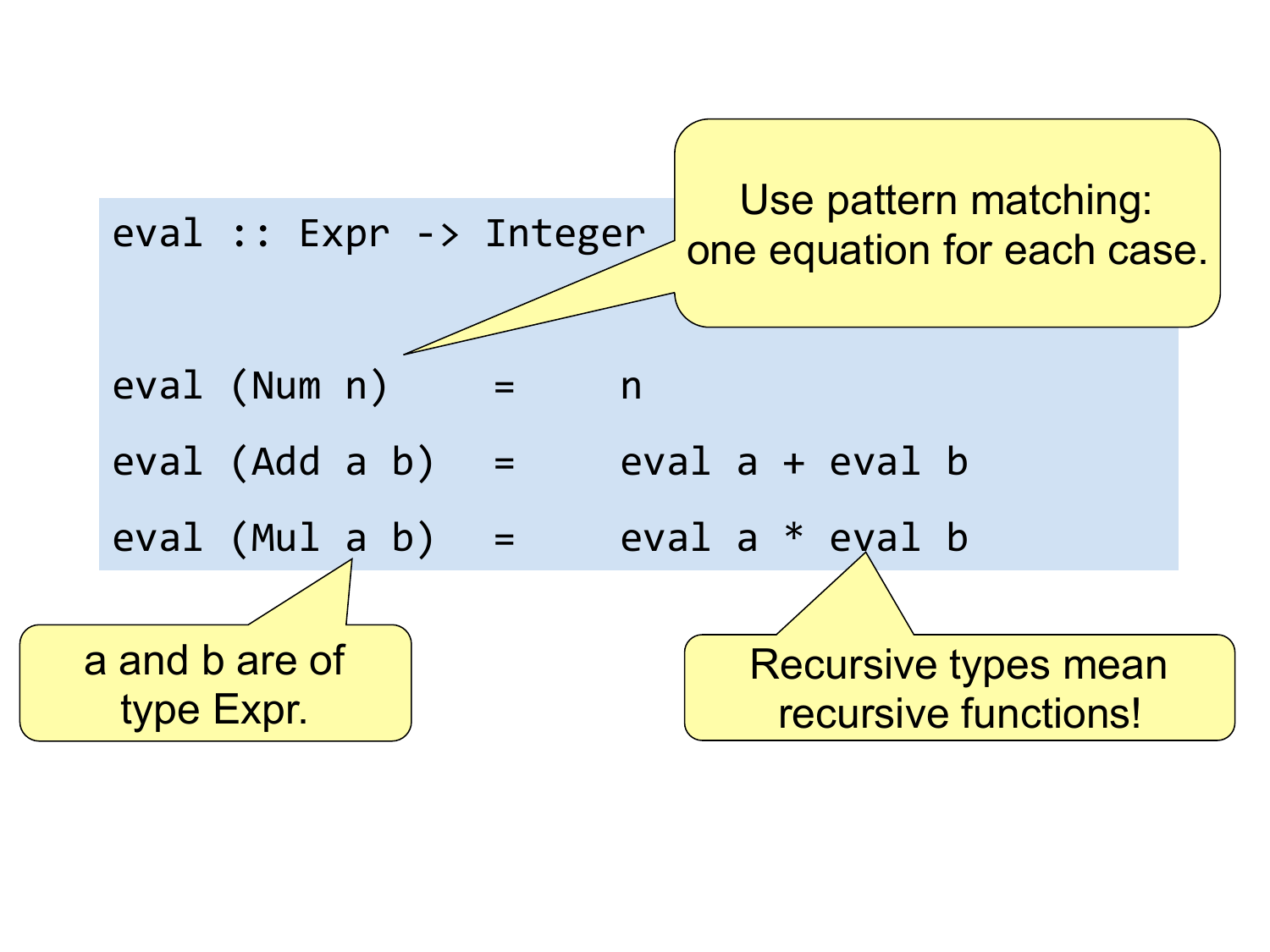## Showing Expressions

Expressions will be more readable if we convert them to strings.

showExpr :: Expr -> String

showExpr (Num  $n$ ) = show n

showExpr (Add a b) = showExpr a  $++$  " $+$ "  $++$  showExpr b

showExpr (Mul a b) = showExpr a  $++$  "\*"  $++$  showExpr b

Main> showExpr (Mul (Num 1) (Add (Num 2) (Num 3))) "1\*2+3"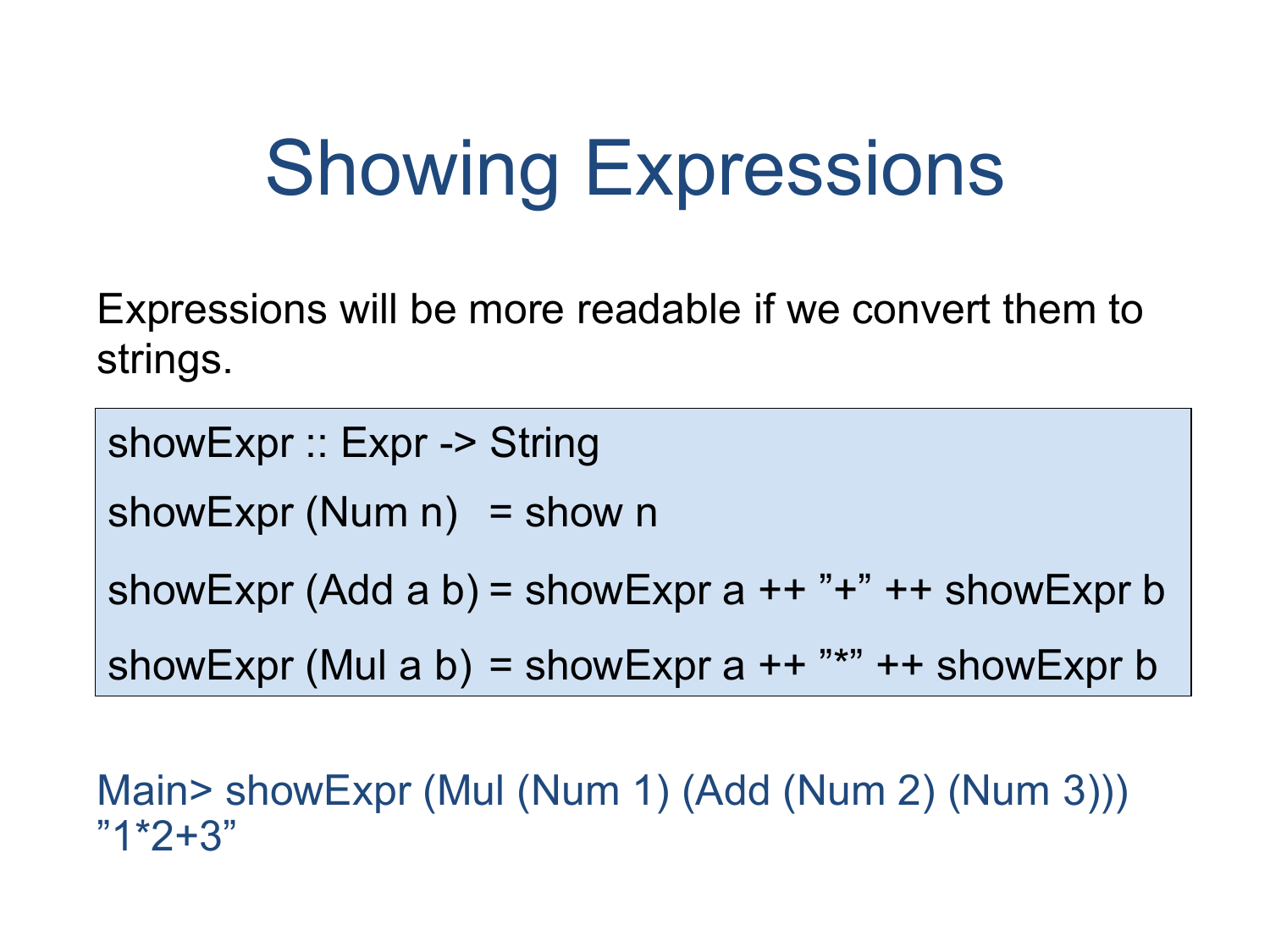#### **Quiz**

#### Which brackets are necessary? 1+(2+3)  $1+(2*3)$  $1*(2+3)$

What kind of expression *may* need to be bracketed? When *does* it need to be bracketed?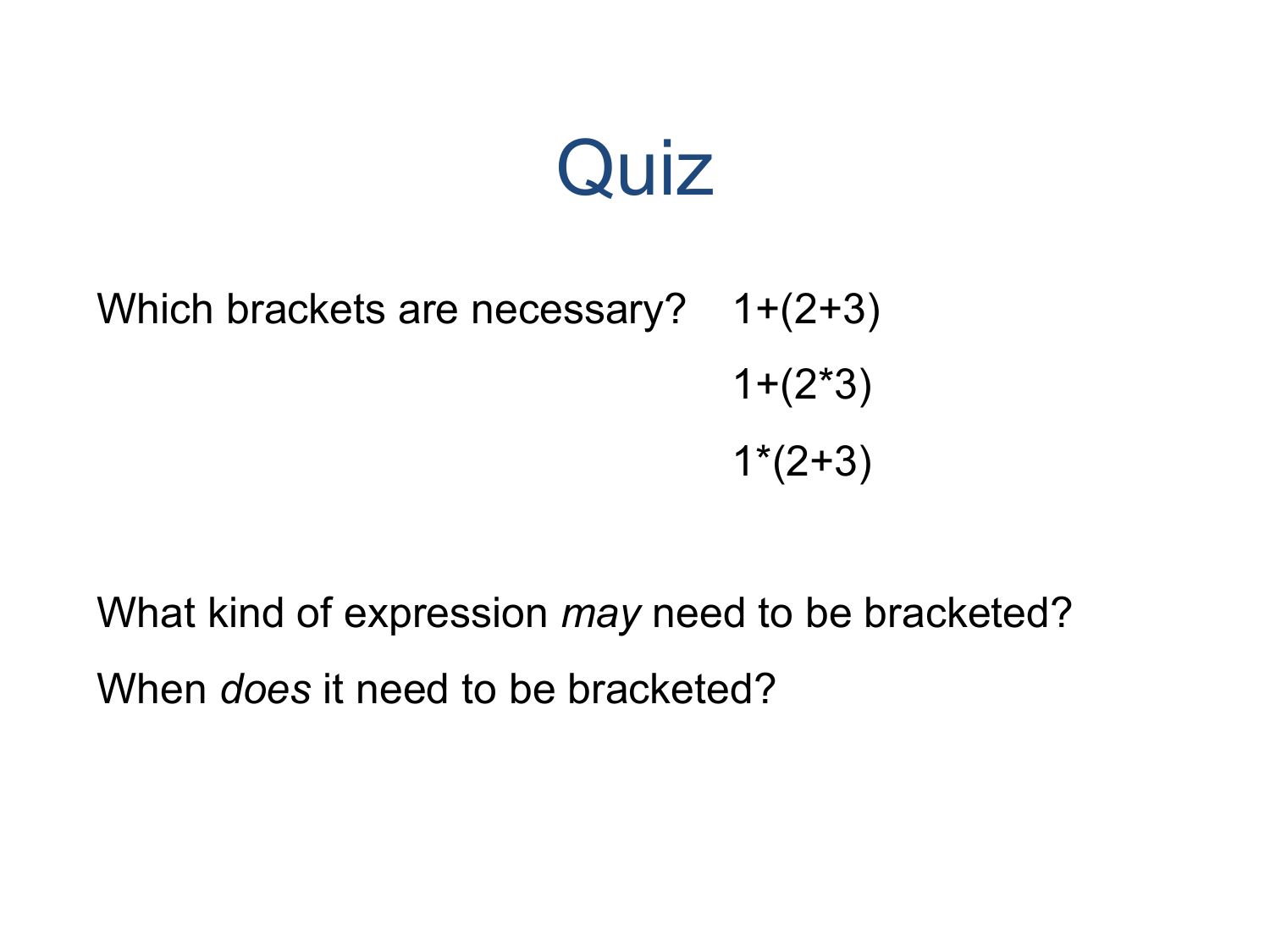### **Quiz**

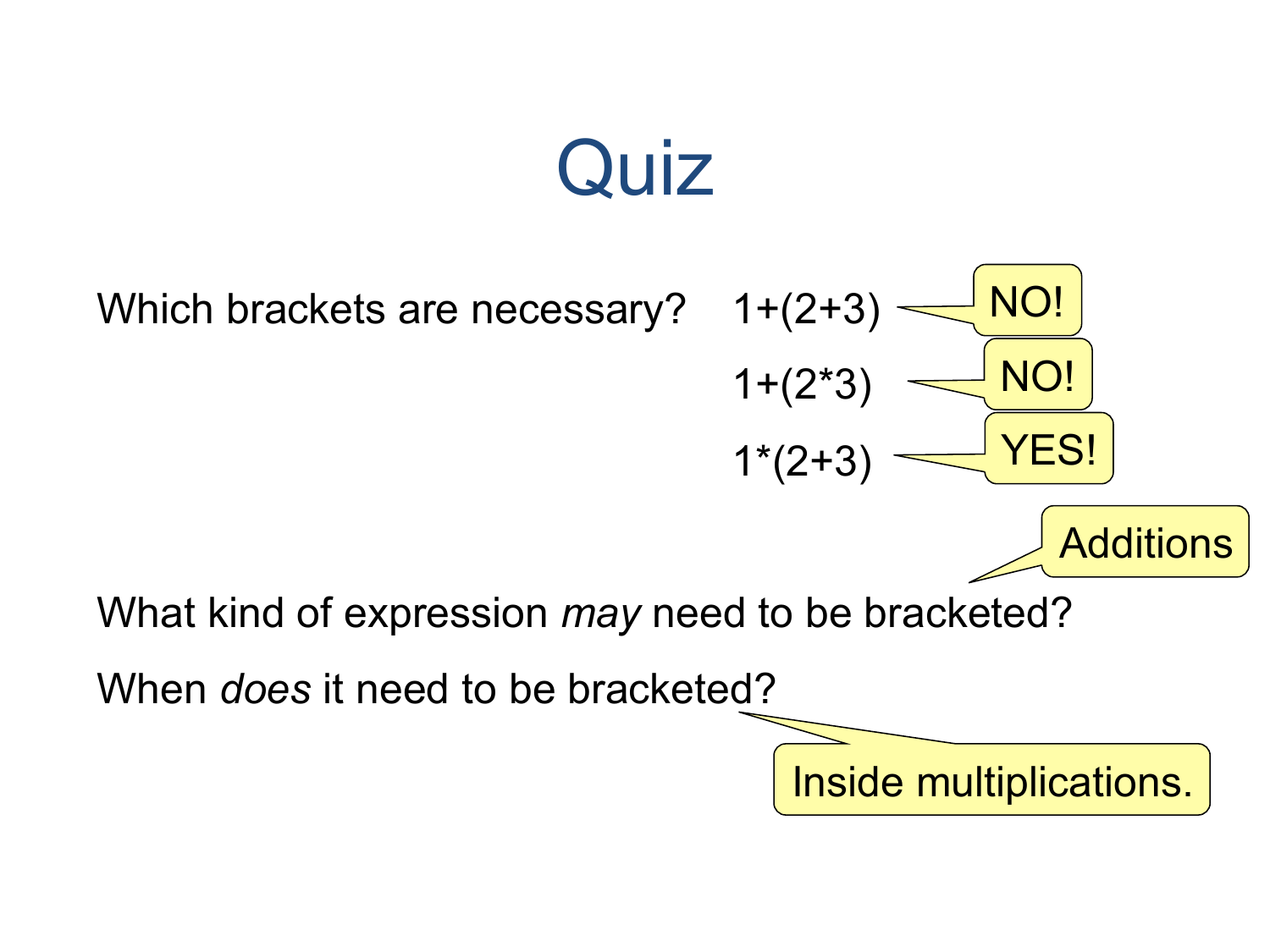#### Idea

Format *factors* differently:

showExpr :: Expr -> String showExpr (Num  $n$ ) = show n showExpr (Add a b) = showExpr a  $++$  " $+$ "  $++$  showExpr b showExpr (Mul a b) = showFactor  $a + +$  "\*"  $++$  showFactor b

showFactor :: Expr -> String showFactor (Add a b) = "("++showExpr (Add a b)++")" showFactor  $e =$  showExpr  $e$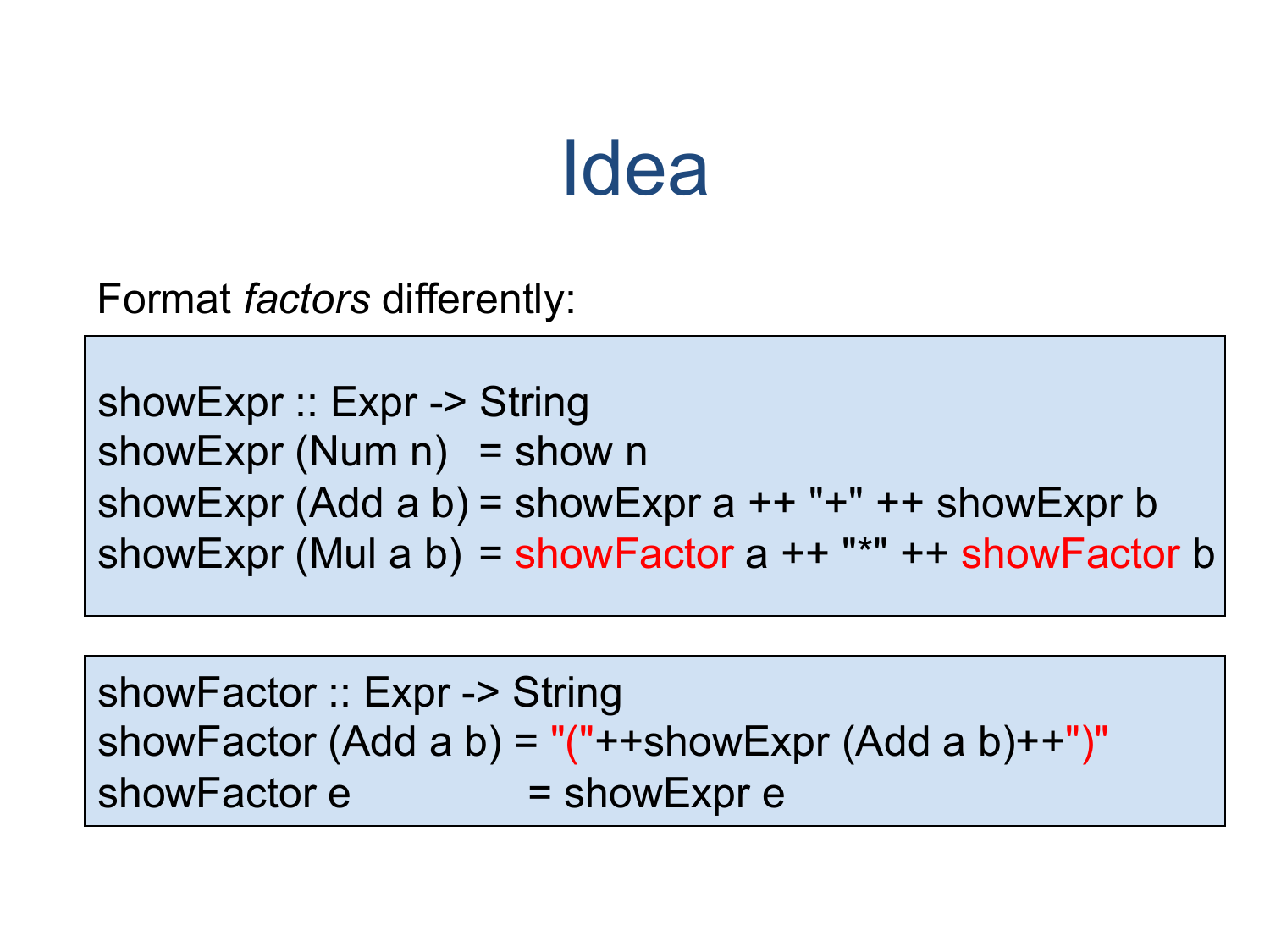#### Making a Show instance

#### **instance** Show Expr **where** show = showExpr

**data** Expr = Num Integer | Add Expr Expr | Mul Expr Expr deriving **(Sko**w, Eq )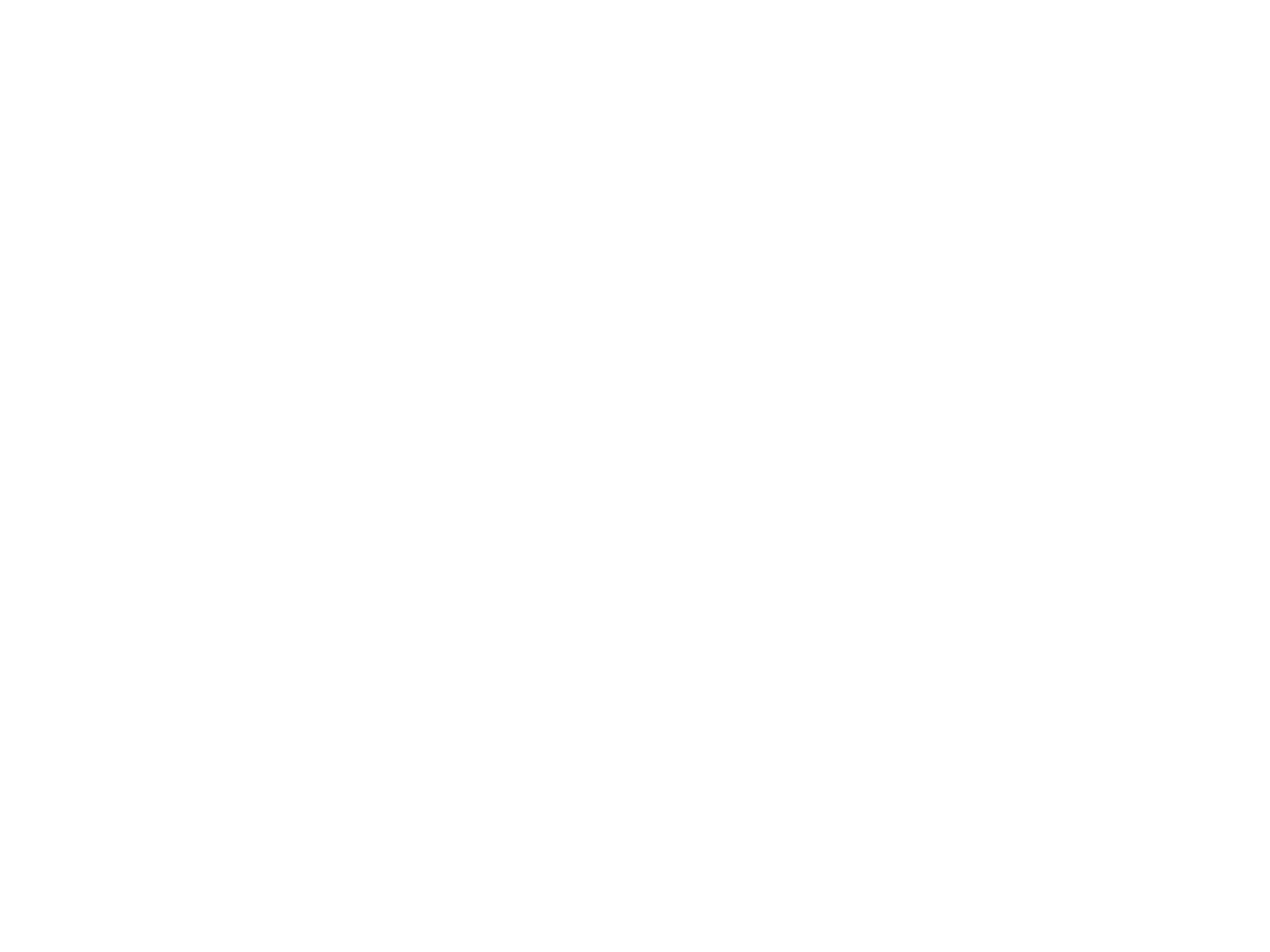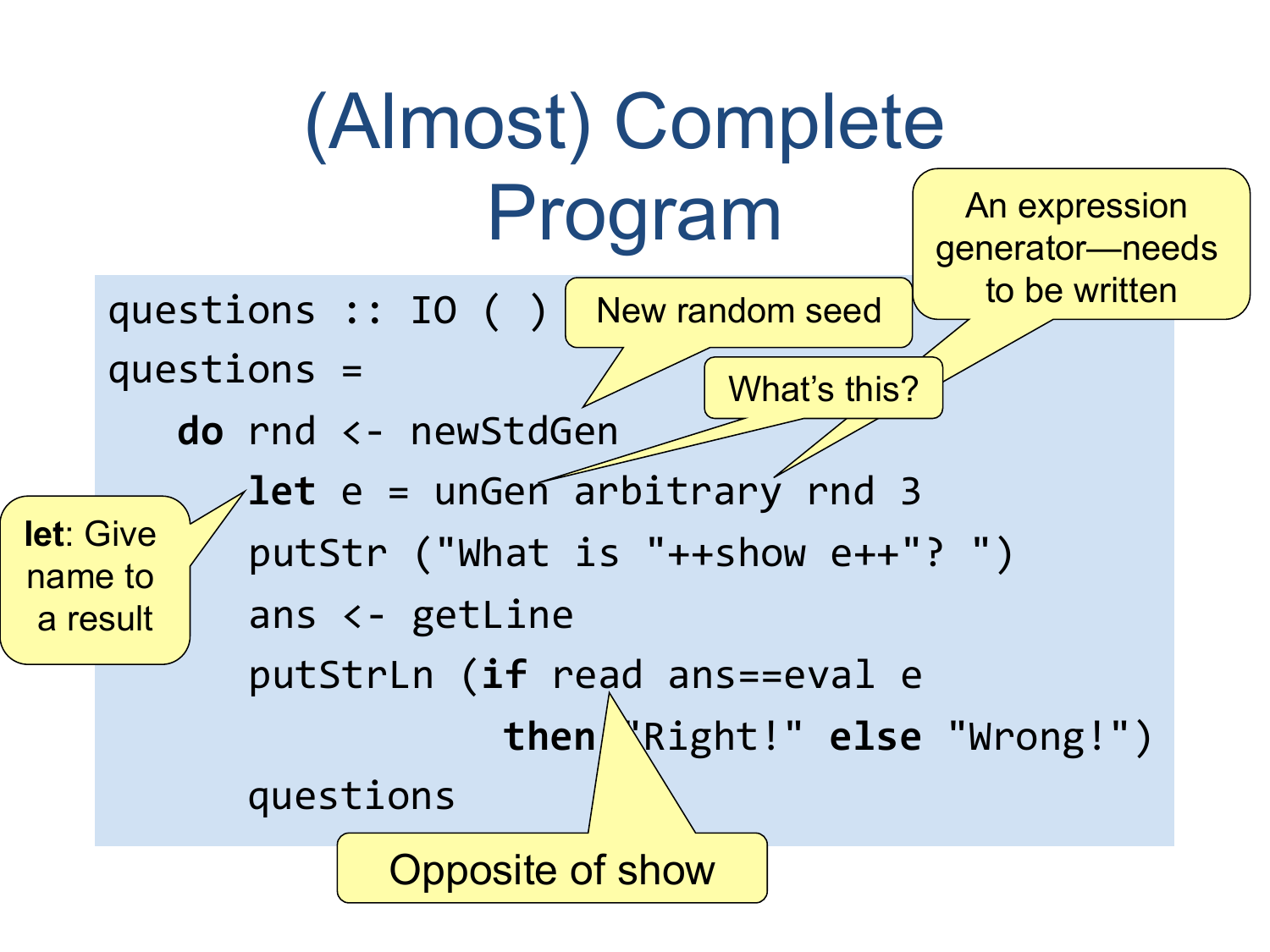

• Size is used, for example, to bound Integers, size of data structures etc.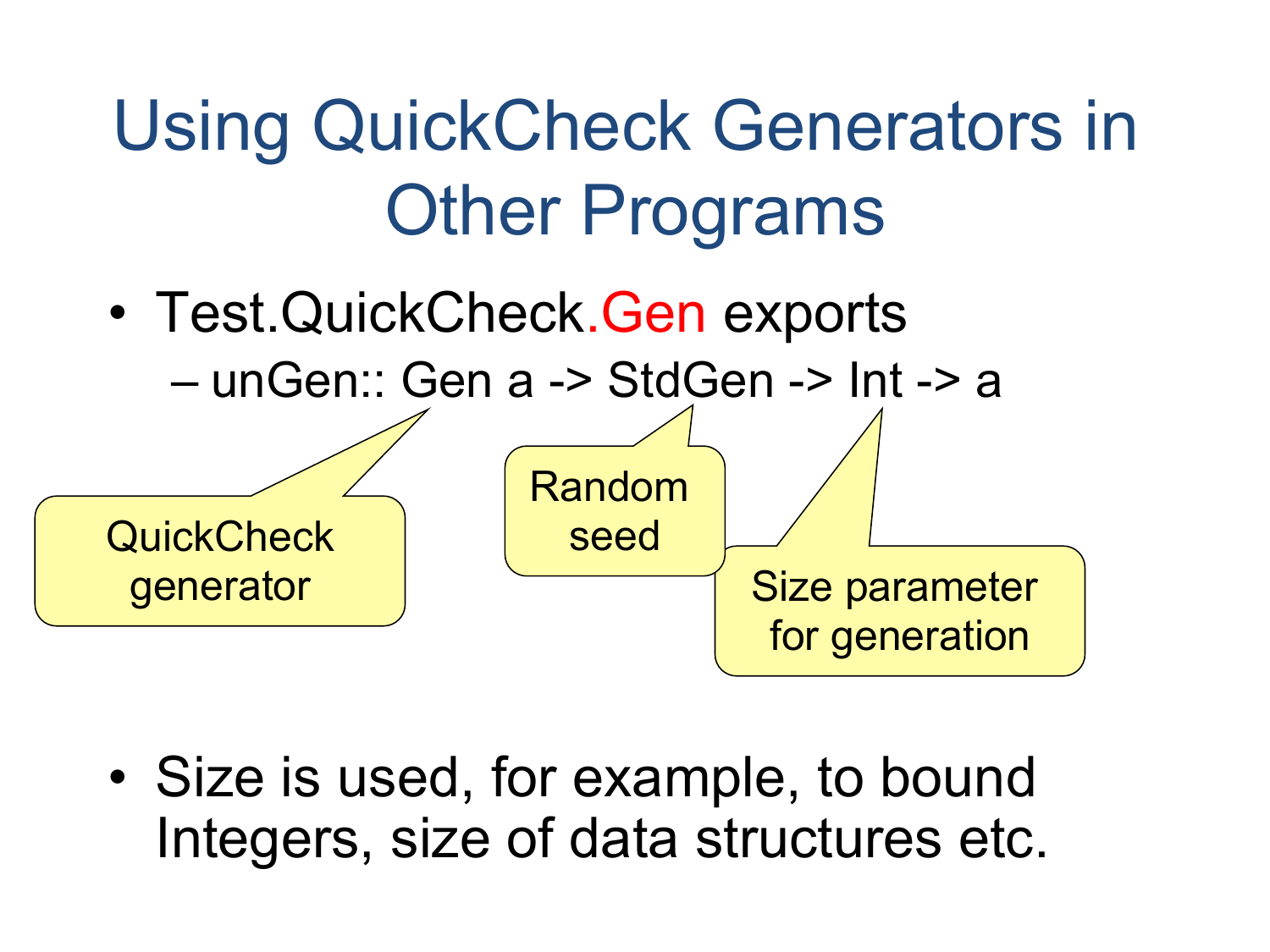# **Generating Arbitrary Expressions**

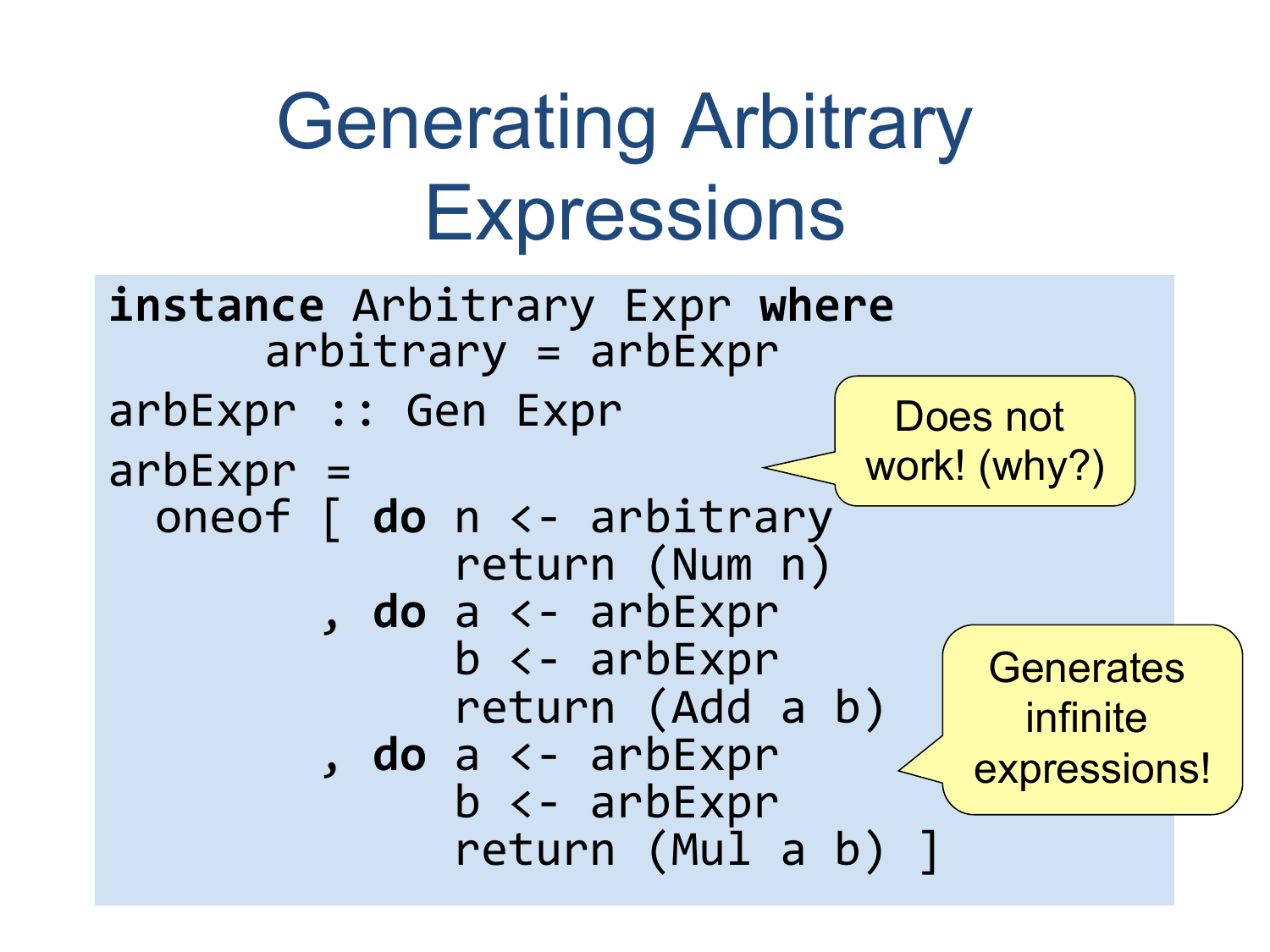```
Generating Arbitrary
               Expressions
                                         Size argument
instance Arbitrary Expr where
                                        changes at each
  arbitrary = sized arbExprrecursive call
arbExpr :: Int \rightarrow Gen ExprarbExpr s =frequency \begin{bmatrix} 1, & \text{do} & n <- \text{ arbitrary} \end{bmatrix}return (Num n)
               , (s, do a <- arbExpr s
                         b <- arbExpr s'
                         return (Add a b))
               , (s, do a <- arbExpr s'
                         b \leftarrow arbExpr s'
                         return (Mul a b))]
    where s' = s' div' 2
```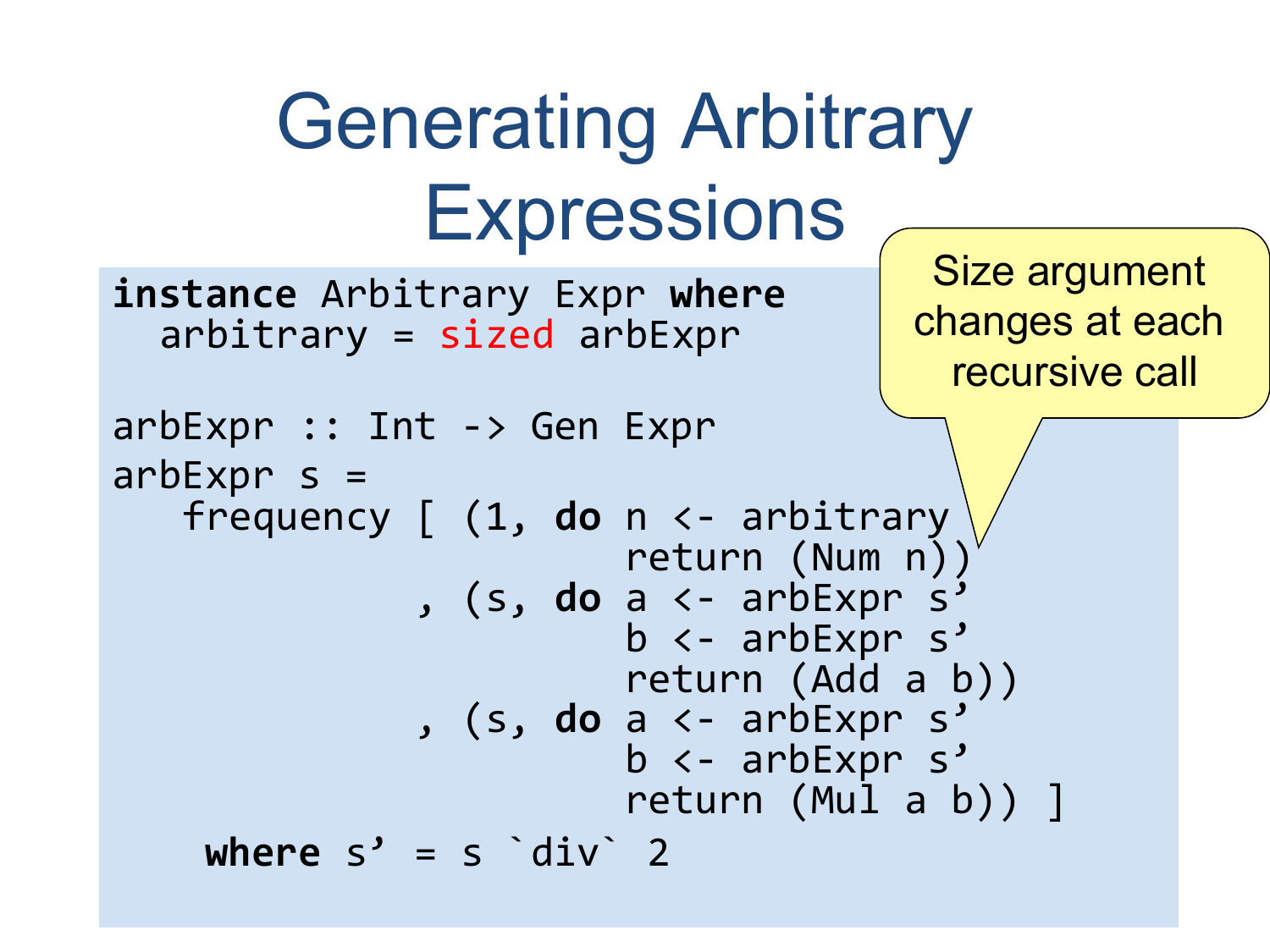#### Demo

```
Main> questions
What is -3*4*-1*-3*-1*-1? -36 
Right! 
What is 15*4*(-2+-13+-14+13)? -640 
Wrong! 
What is 0? 0
Right! 
What is (-4+13)*-9*13+7+15+12? dunno
```
Program error: Prelude.read: no parse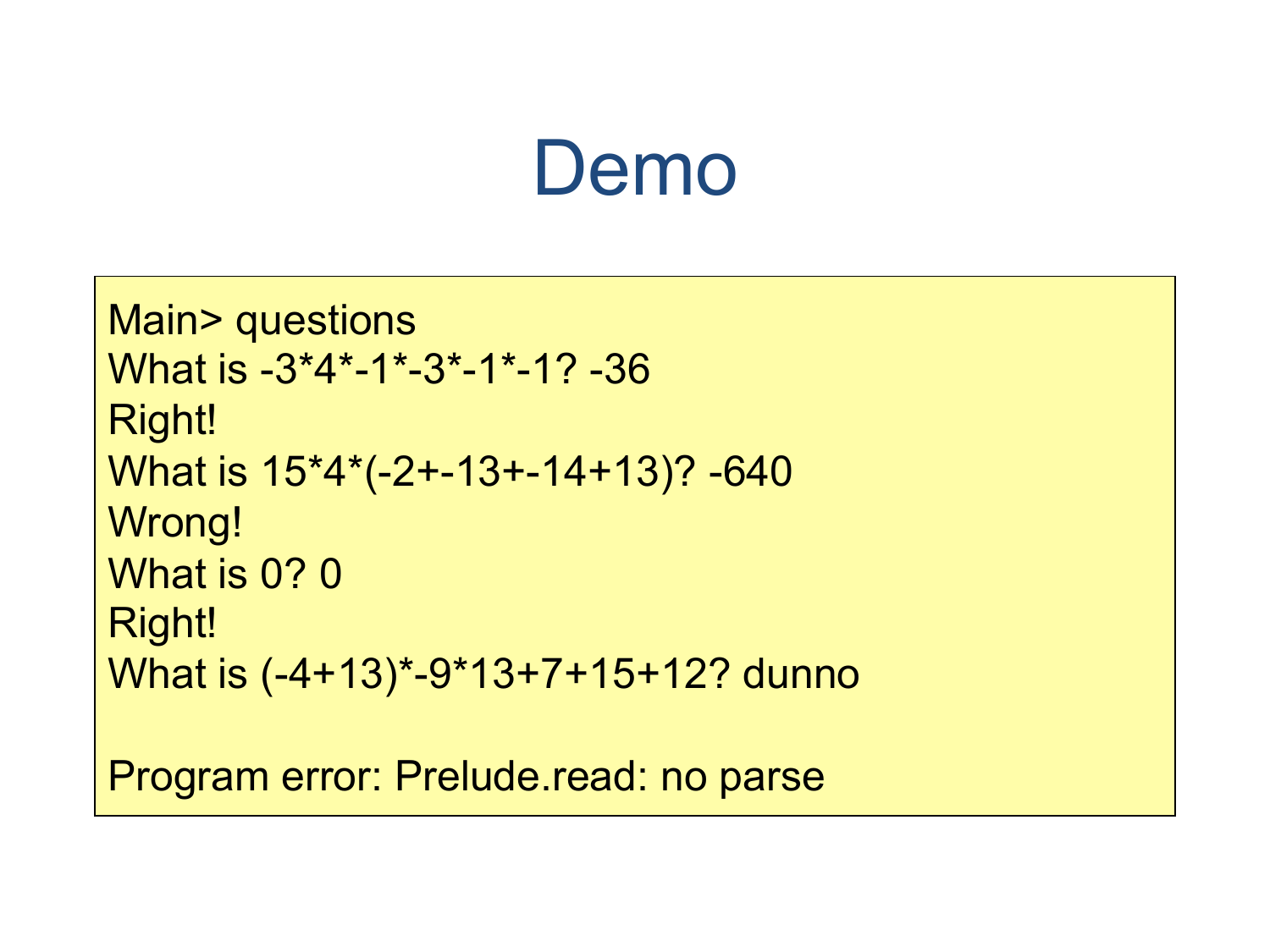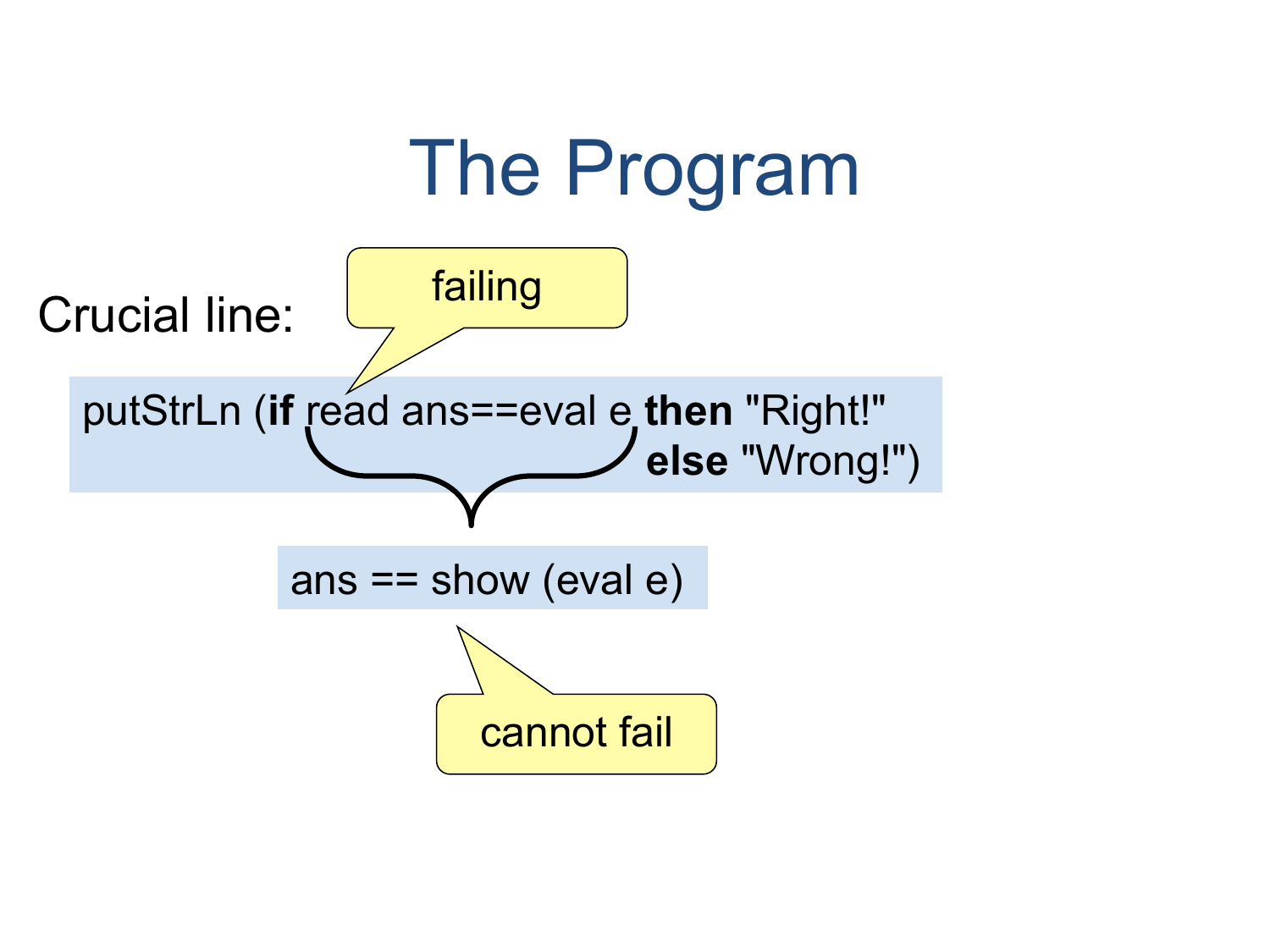## Reading Expressions

- How about a function – readExpr :: String -> Expr
- Such that
	- $-$  readExpr "12+173" =
		- Add (Num 12) (Num 173)
	- $-$  readExpr "12+3\*4" =
		- Add (Num 12) (Mul (Num 3) (Num 4))

We see how to implement this in the next **lecture**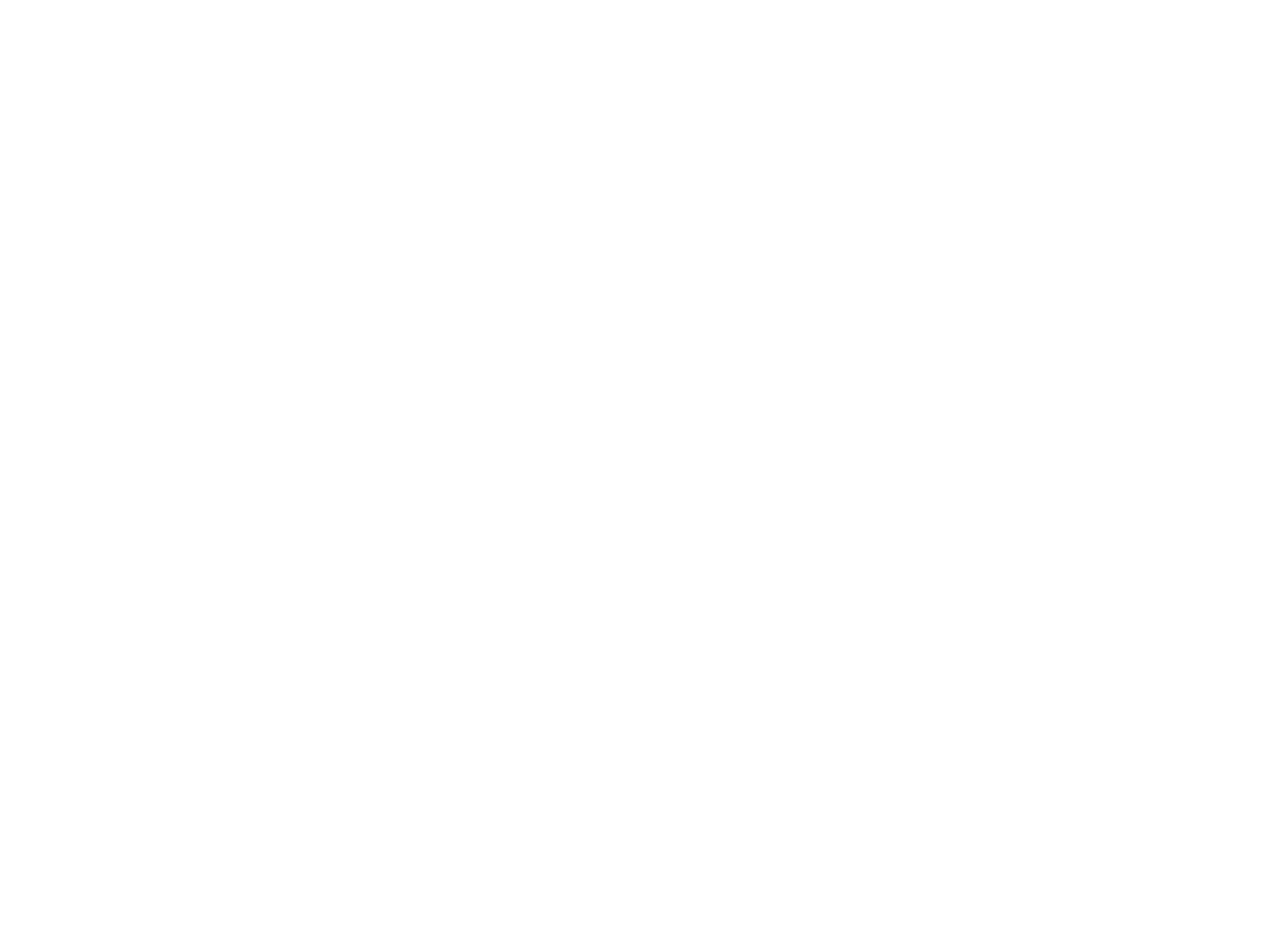## Symbolic Expressions

• How about expressions with variables in them?

**data** Expr = Num Integer | Add Expr Expr | Mul Expr Expr | Var Name **type** Name = String Add Var and change functions accordingly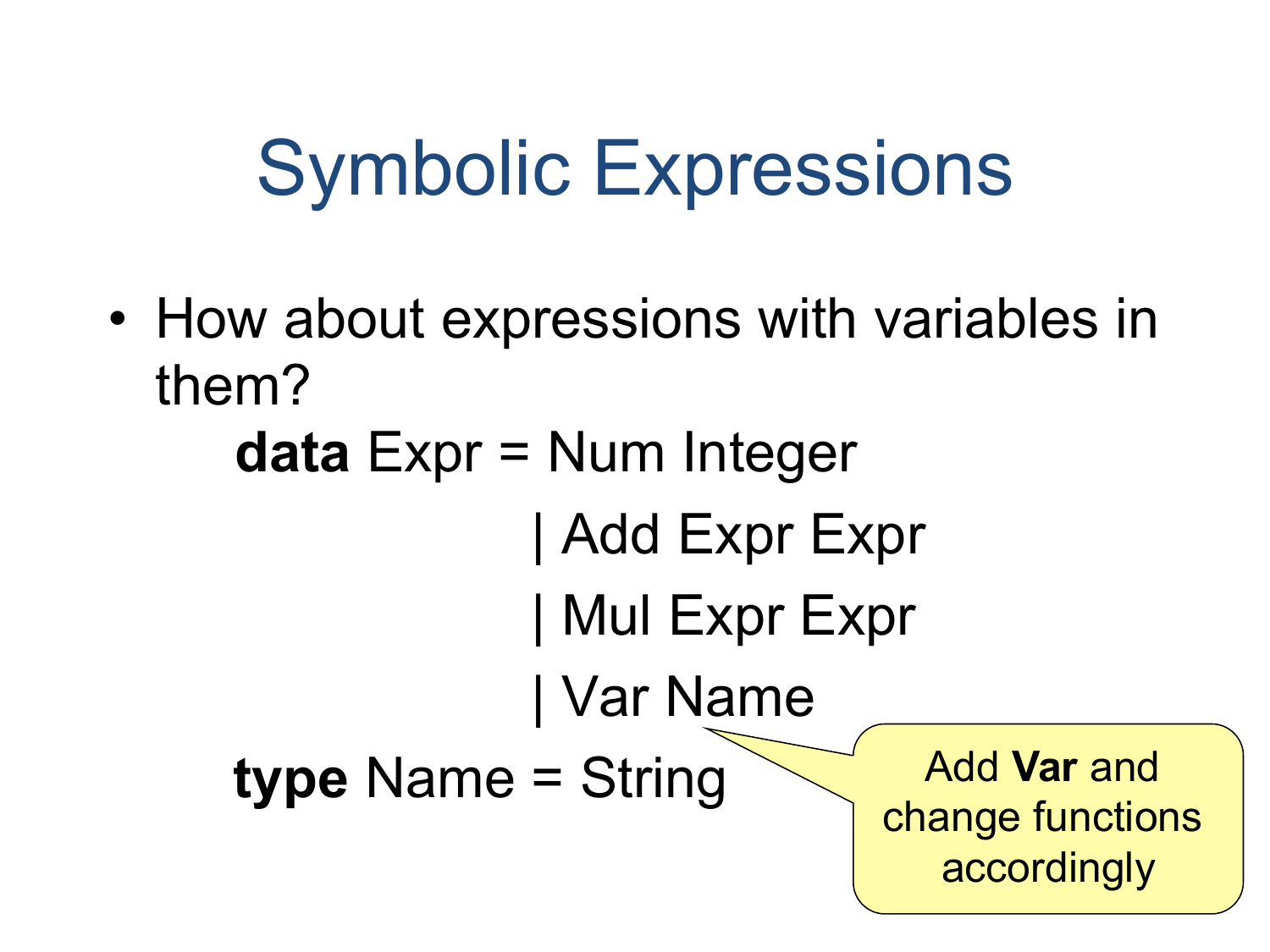# Gathering Variables

It is often handy to know exactly which variables occur in a given expression

```
 vars :: Expr -> [Name]
```

```
vars (Num n) = []
```

```
 vars (Add a b) = vars a `union` vars b
```

```
 vars (Mul a b) = vars a `union` vars b
```
vars (Var x) = [x]  $\sqrt{\frac{1}{2}}$  From Data.List;

combines two lists without duplication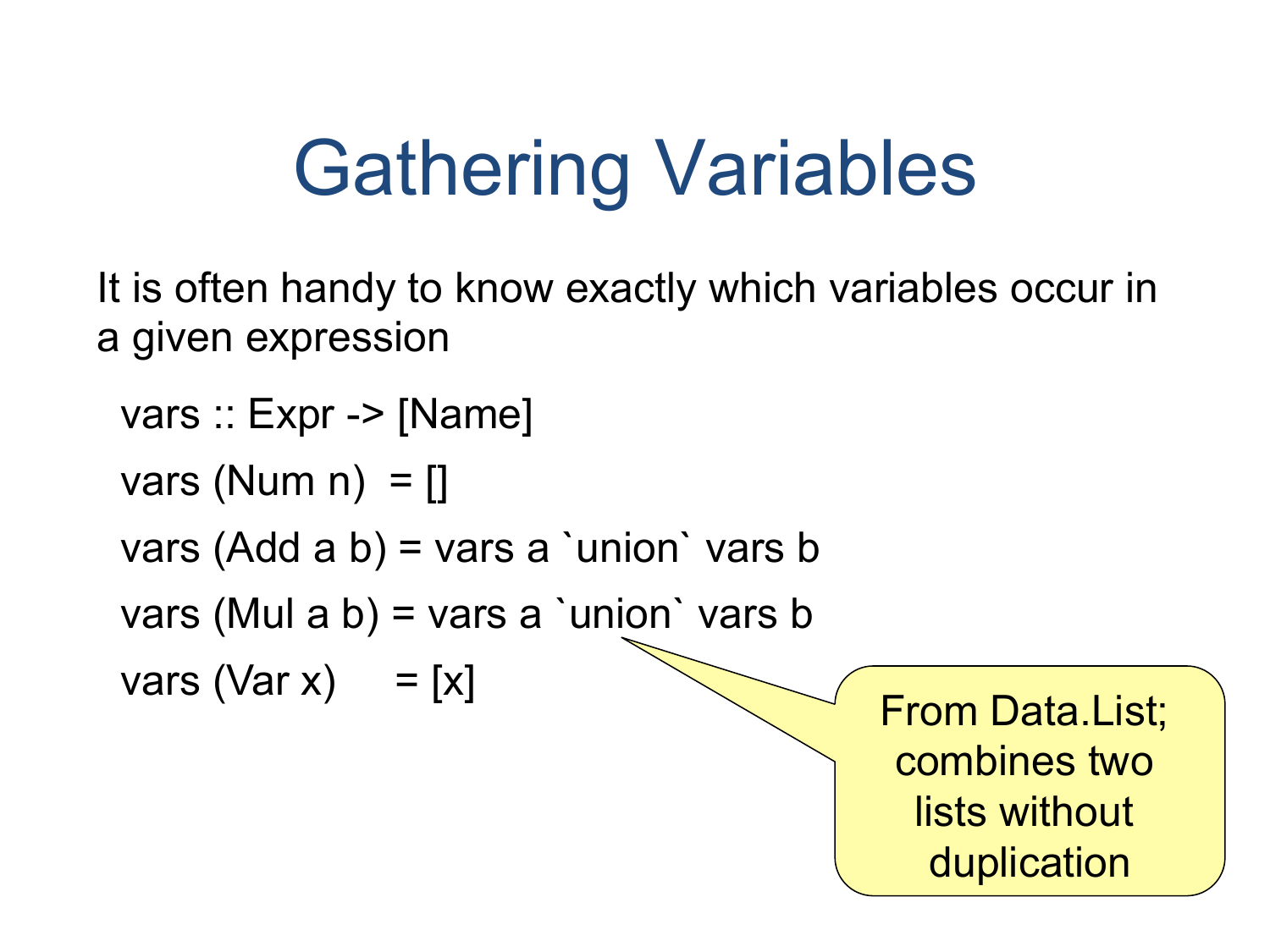### **Evaluating Expressions**

We would like to evaluate expressions with variables. What is the type?

Table of values for variables

eval ::  $[(Name, Integer)] \rightarrow Expr \rightarrow Interger]$  $eval env (Num n) = n$  $eval env (Var y) = fromJust (lookup y env)$ eval env (Add a b) =  $eval$  env a +  $eval$  env b eval env (Mul a b) = eval env a  $*$  eval env b

Prelude> :i lookup

lookup :: (Eq a) => a ->  $[(a, b)]$  -> Maybe b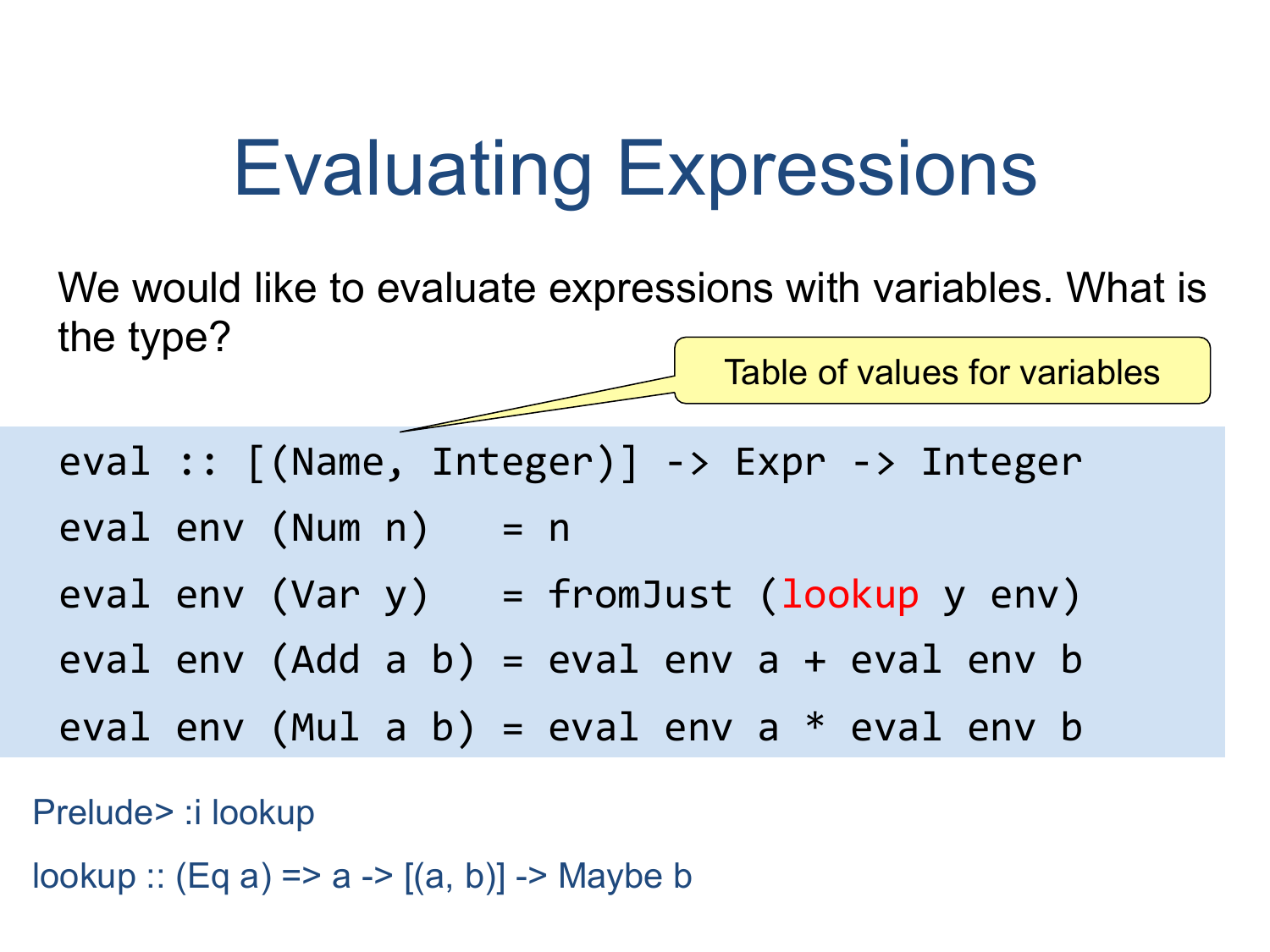### Symbolic Differentiation

Differentiating an expression produces a new expression. We implement it as:

diff :: Expr -> Name -> Expr | differentiate wrt.  $diff (Num n) x = Num 0$ diff (Var y)  $x$  |  $x=$ y = Num 1  $\int x/=y = Num$  0 diff (Add a b)  $x$  = Add (diff a x) (diff b x) diff (Mul a b)  $x =$  Add (Mul a (diff b  $x$ ))  $(Mu1 b (diff a x))$ Variable to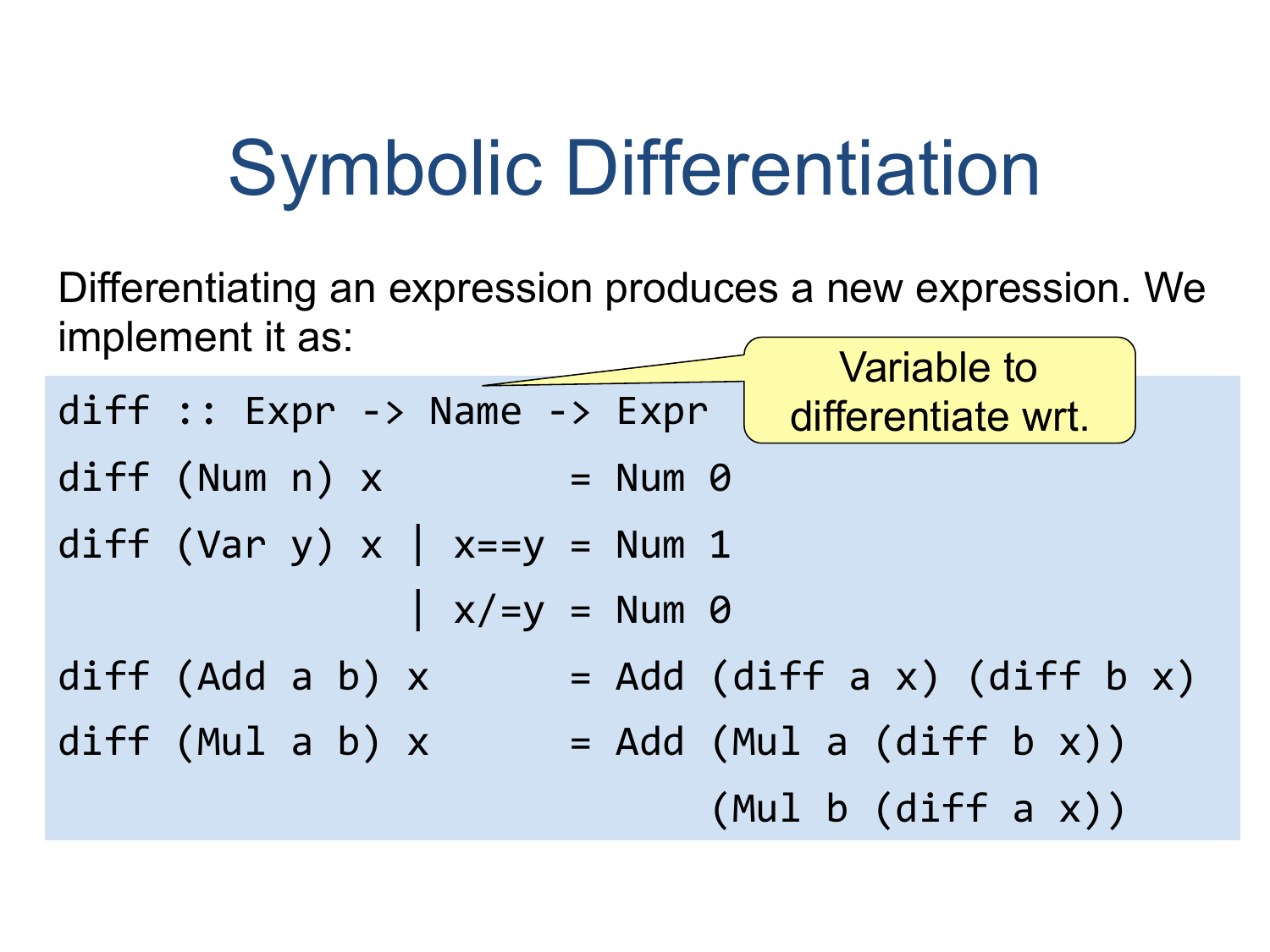## Testing differentiate

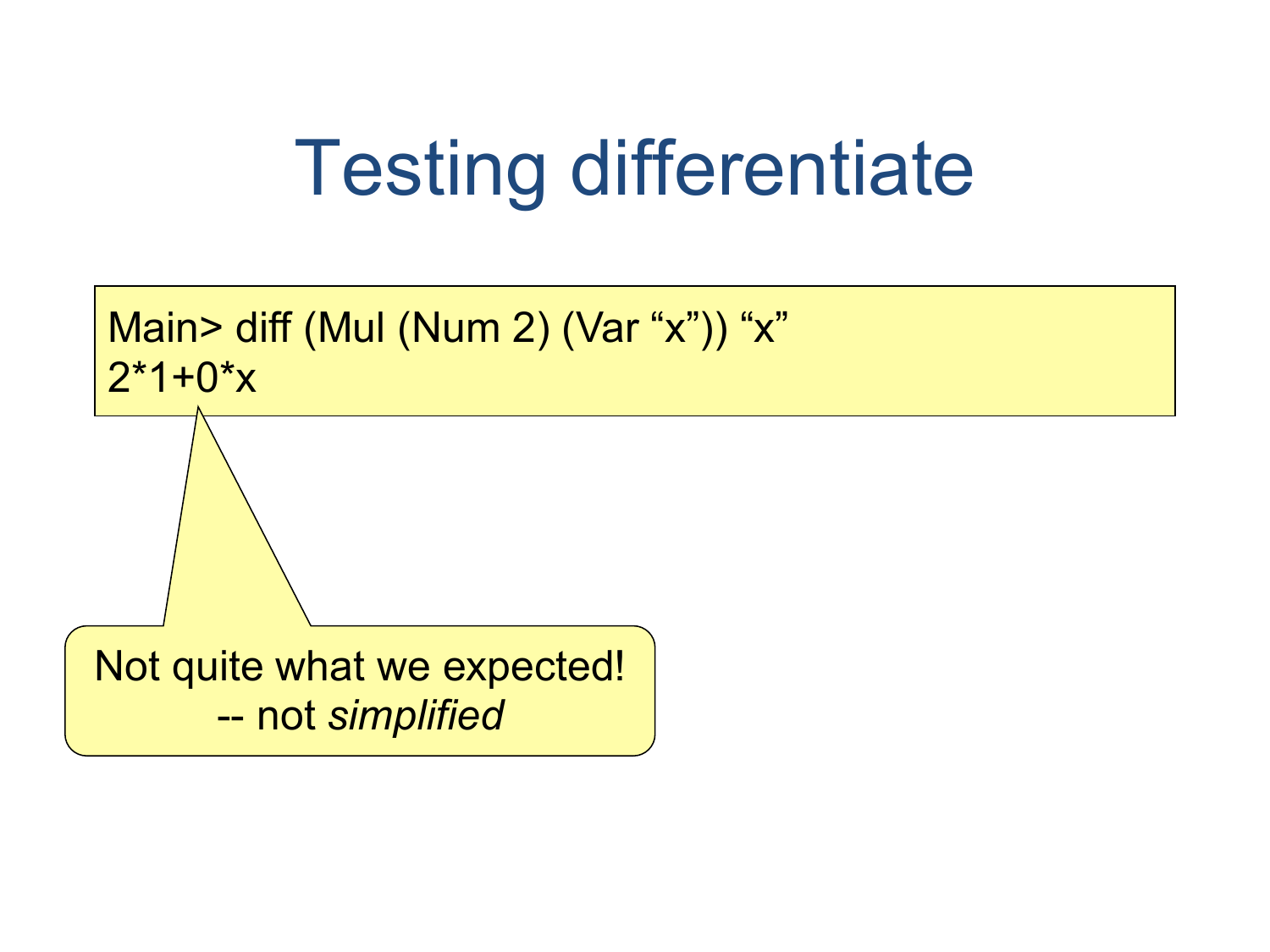What happens?

$$
\frac{d}{dx}(2^*x) = 2
$$

differentiate (Mul (Num 2) (Var "x")) "x"

→ Add (Mul (Num 2) (differentiate (Var "x") "x")) (Mul (Var "x") (differentiate (Num 2) "x"))

$$
- Add (Mul (Num 2) (Num 1))
$$
\n  
\n
$$
(Mul (Var "x") (Num 0))
$$
\n
$$
2*1 + x*0
$$

How can we make differentiate simplify the result?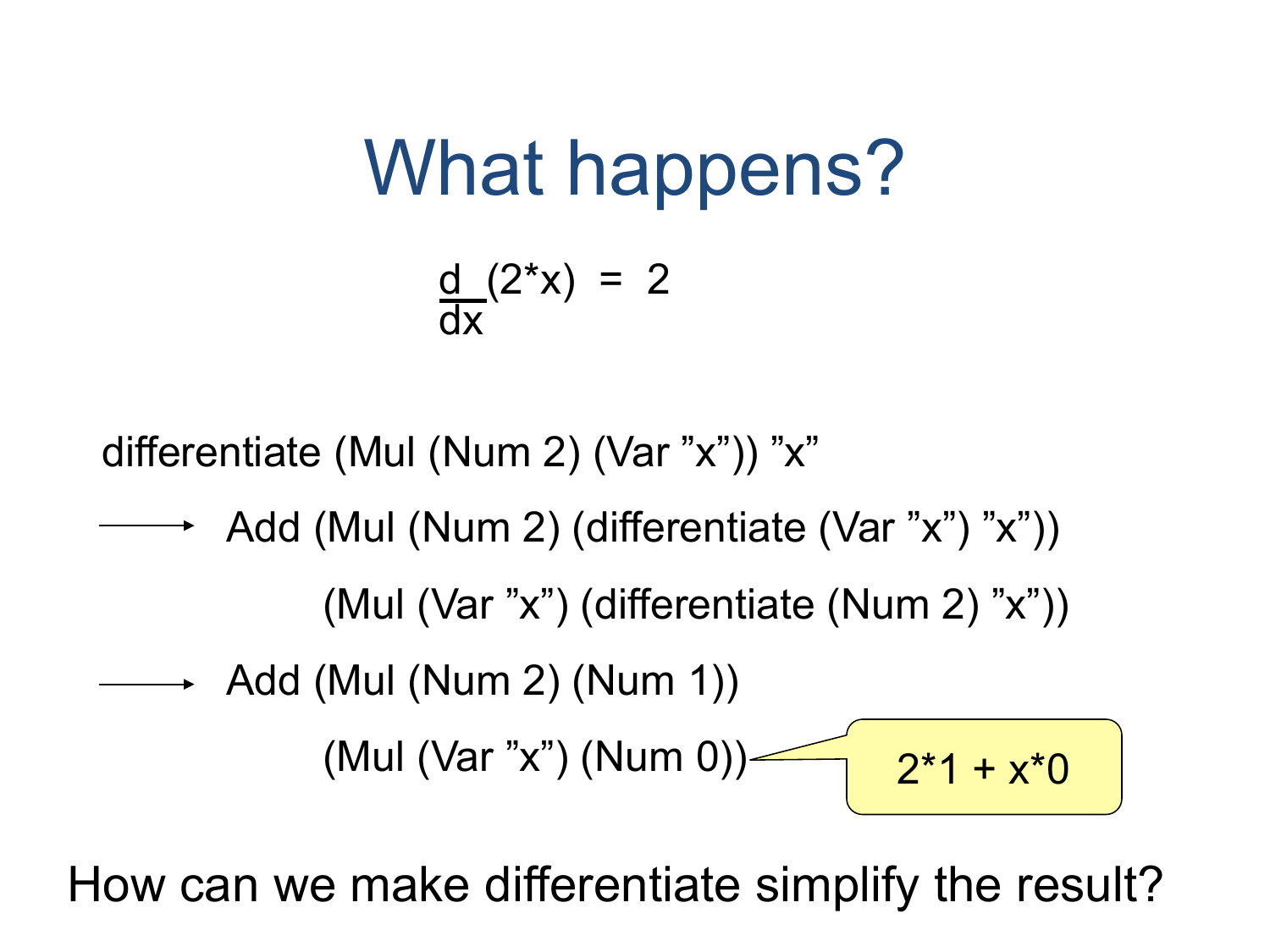#### "Smart" Constructors

• Define

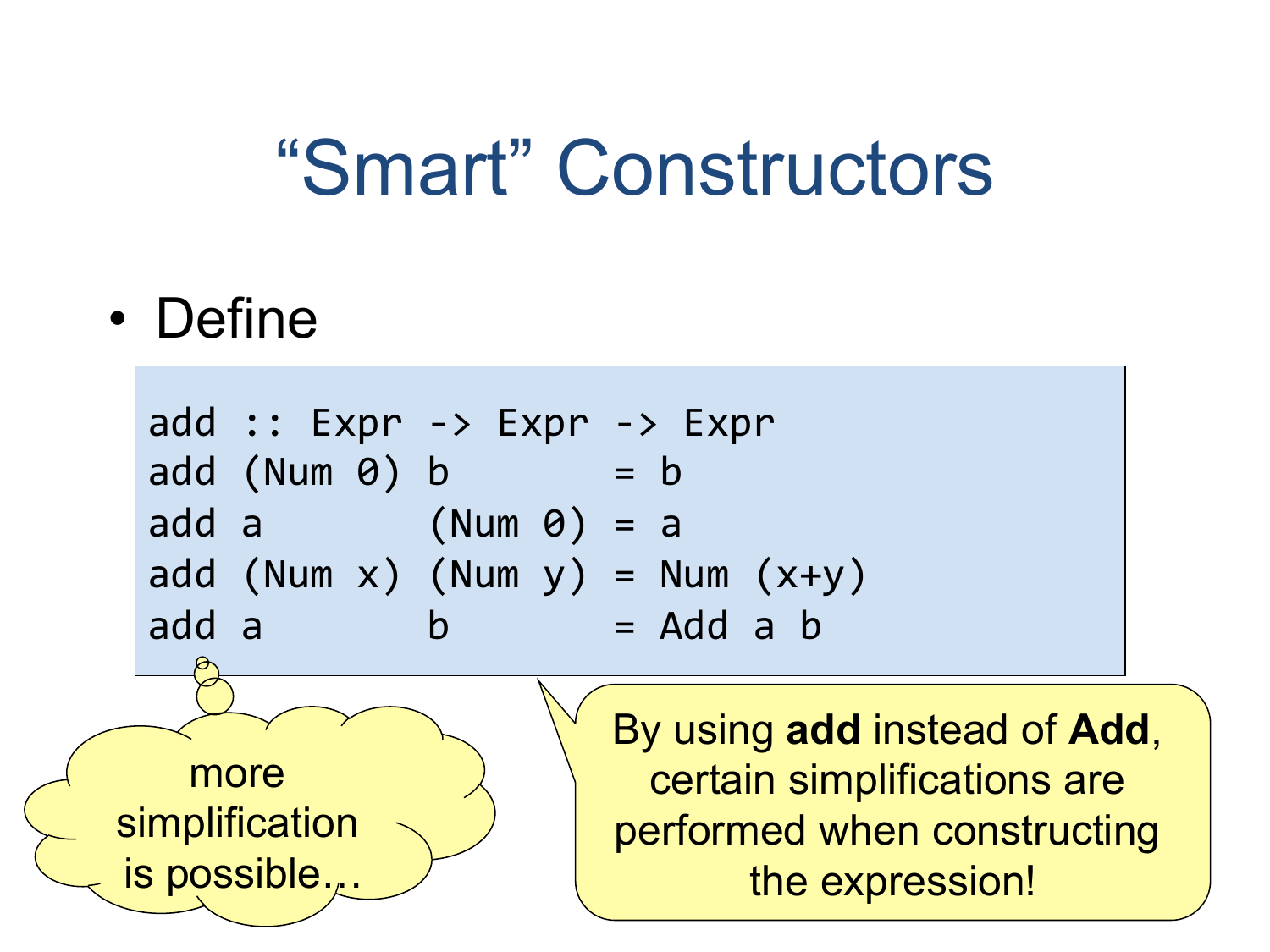### Testing add

Main> Add (Num 2) (Num 5) 2+5 Main> add (Num 2) (Num 5) 7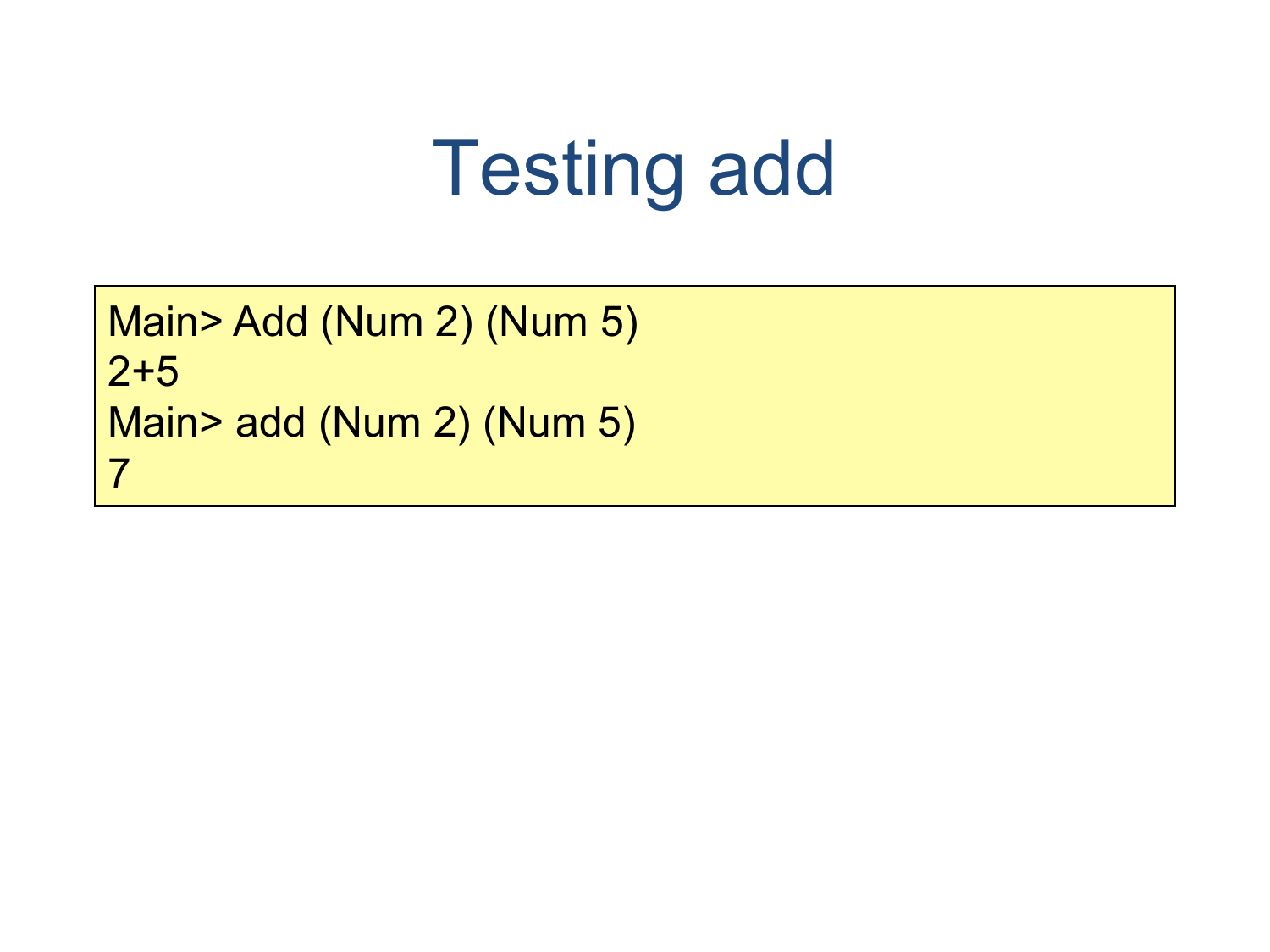### **Symbolic Differentiation**

```
diff :: Expr -> Name -> Exprdiff (Num n) x = Num \thetadiff (Var y) x\vert x==y = Num 1
           \int x/=y = Num \thetadiff (Add a b) x = add (diff a x) (diff b x)
diff (Mul a b) x = add (mul a (diff b x))
                         (mul b (diff a x))
```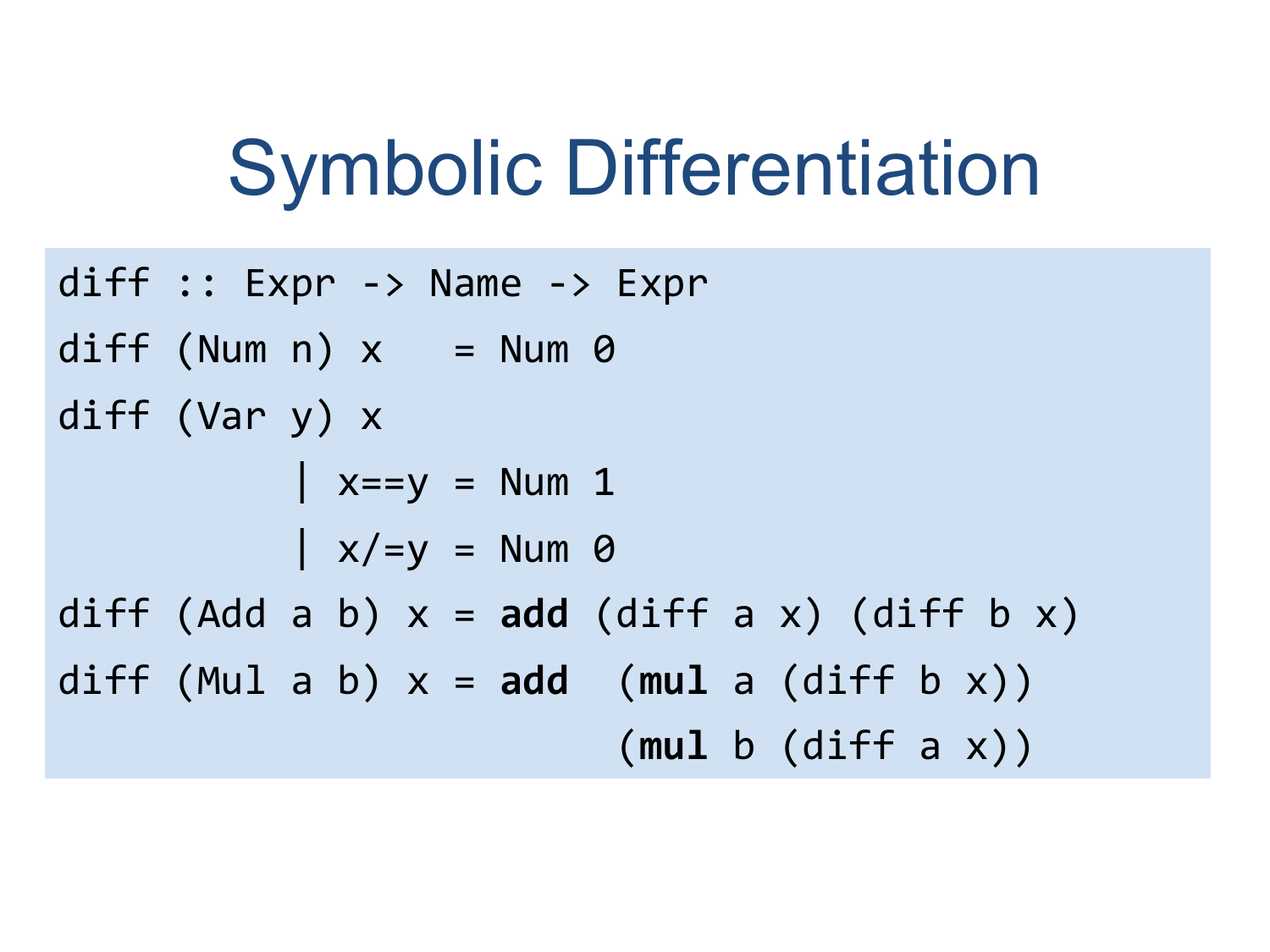#### "Smart" Constructors -- mul

• How to define mul?

```
mul :: Expr -> Expr -> Exprmu1 (Num 0) b = Num 0mu1 a (Num 0) = Num \thetamul (Num 1) b = bmul a (Num 1) = a
mul (Num x) (Num y) = Num (x*y)mul a b = Mul a b
```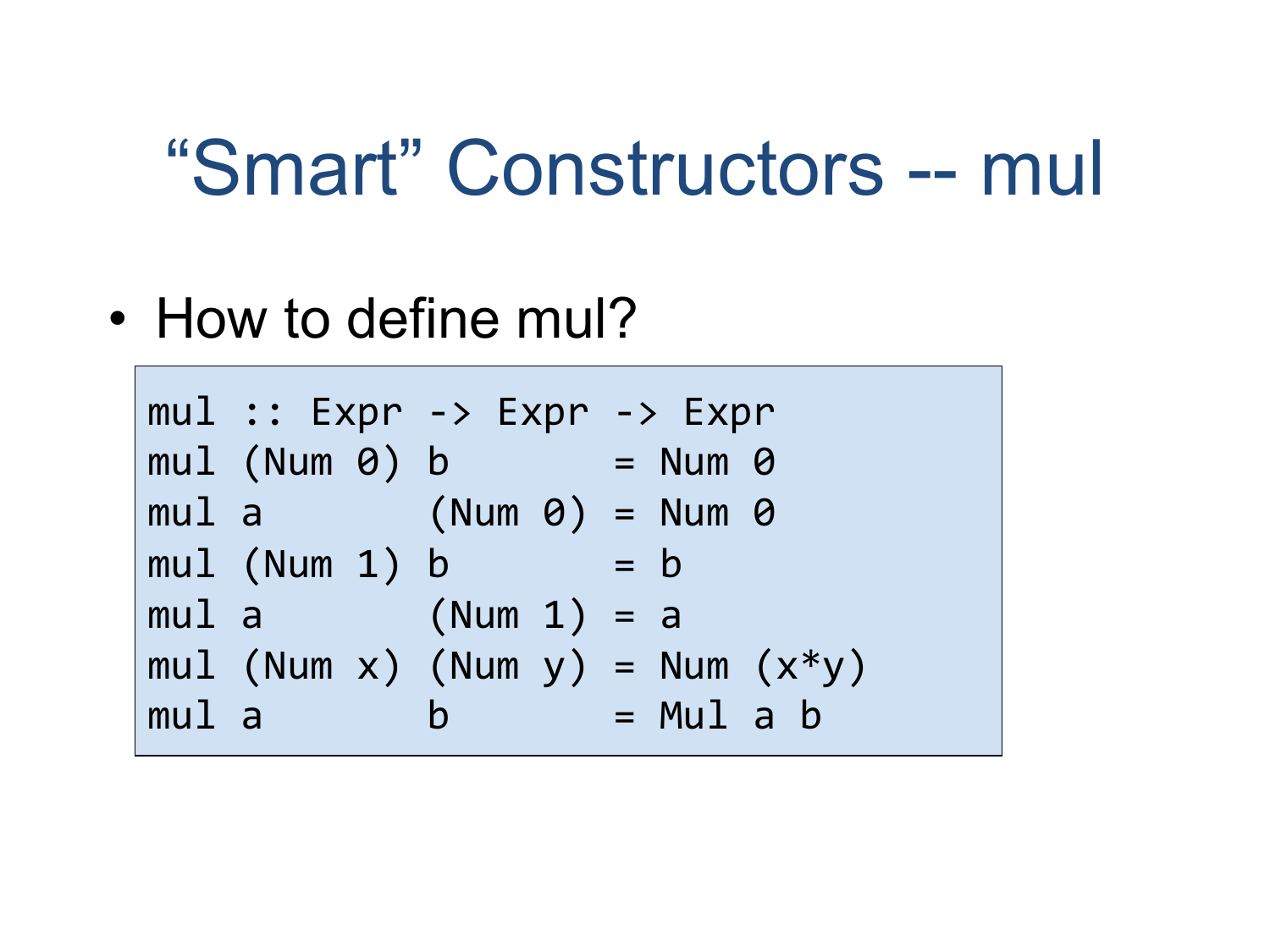#### **Expressions**

- Expr as a datatype can represent expressions
	- Unsimplified
	- Simplified
	- Results
	- Data presented to the user
- Need to be able to convert between these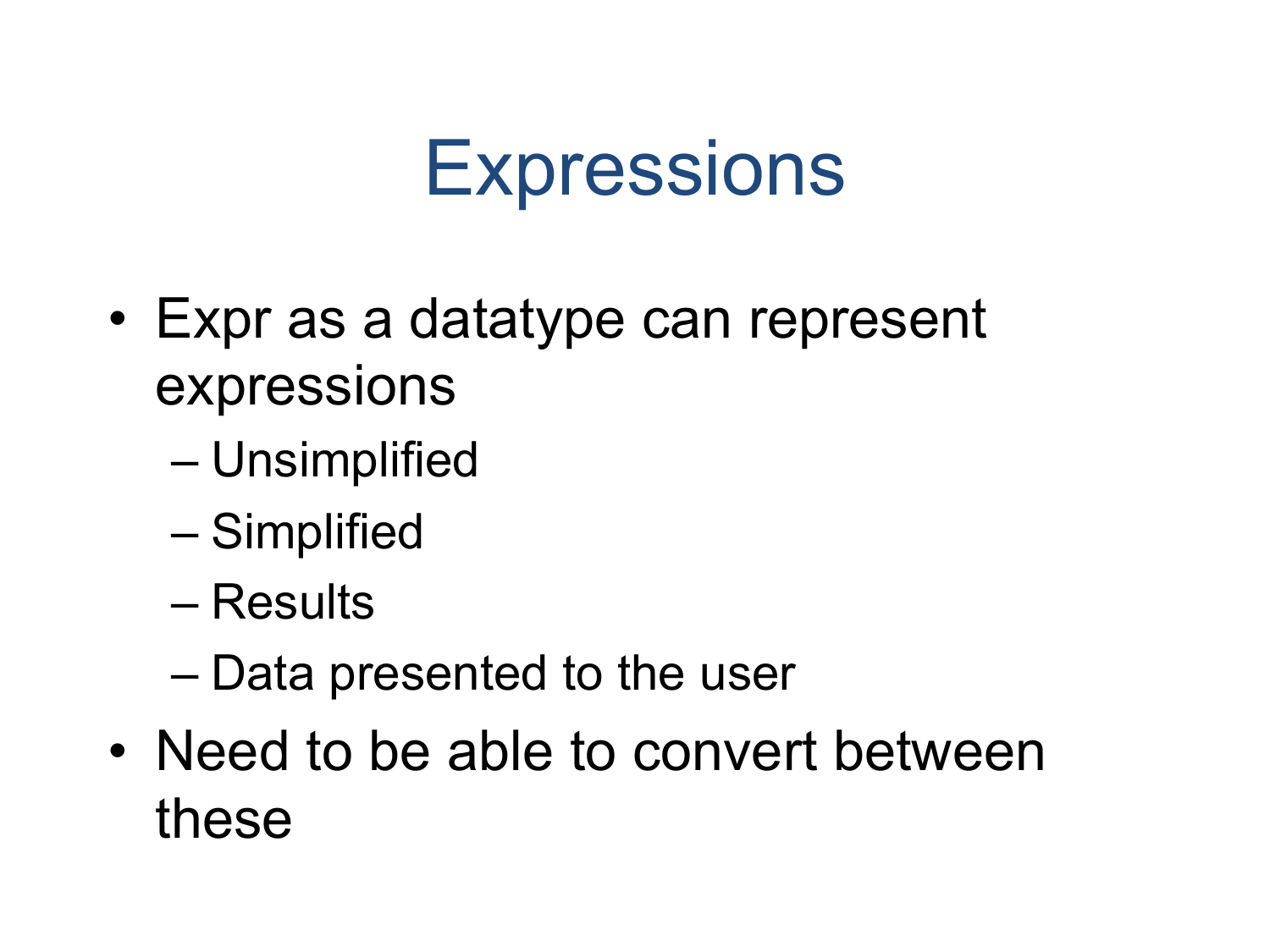### An Expression Simplifier

• Simplification function – simplify :: Expr -> Expr

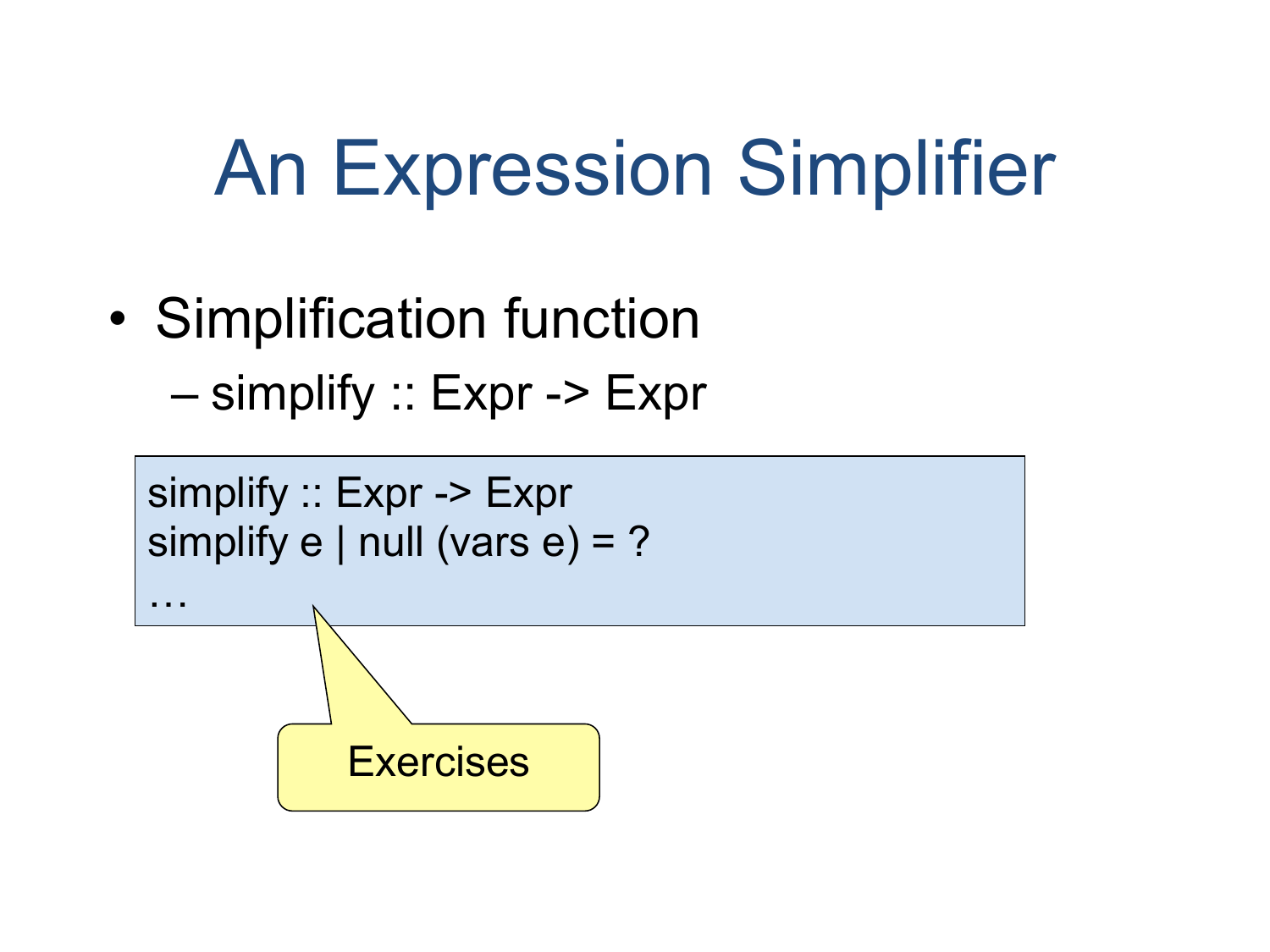## Testing the Simplifier

```
 arbExpr :: Int -> Gen Expr 
 arbExpr s = 
   frequency [ (1, do n <- arbitrary 
                        return (Num n)) 
               , (s, do a <- arbExpr s' 
                        b <- arbExpr s' 
                        return (Add a b)) 
               , (s, do a <- arbExpr s' 
                        b <- arbExpr s' 
                        return (Mul a b)) 
               , (1, do x <- elements ["x","y","z"] 
                        return (Var x))] 
  where 
  s' = s'div' 2
                                               Cut'n'paste
                                                here should 
                                                be refactored
```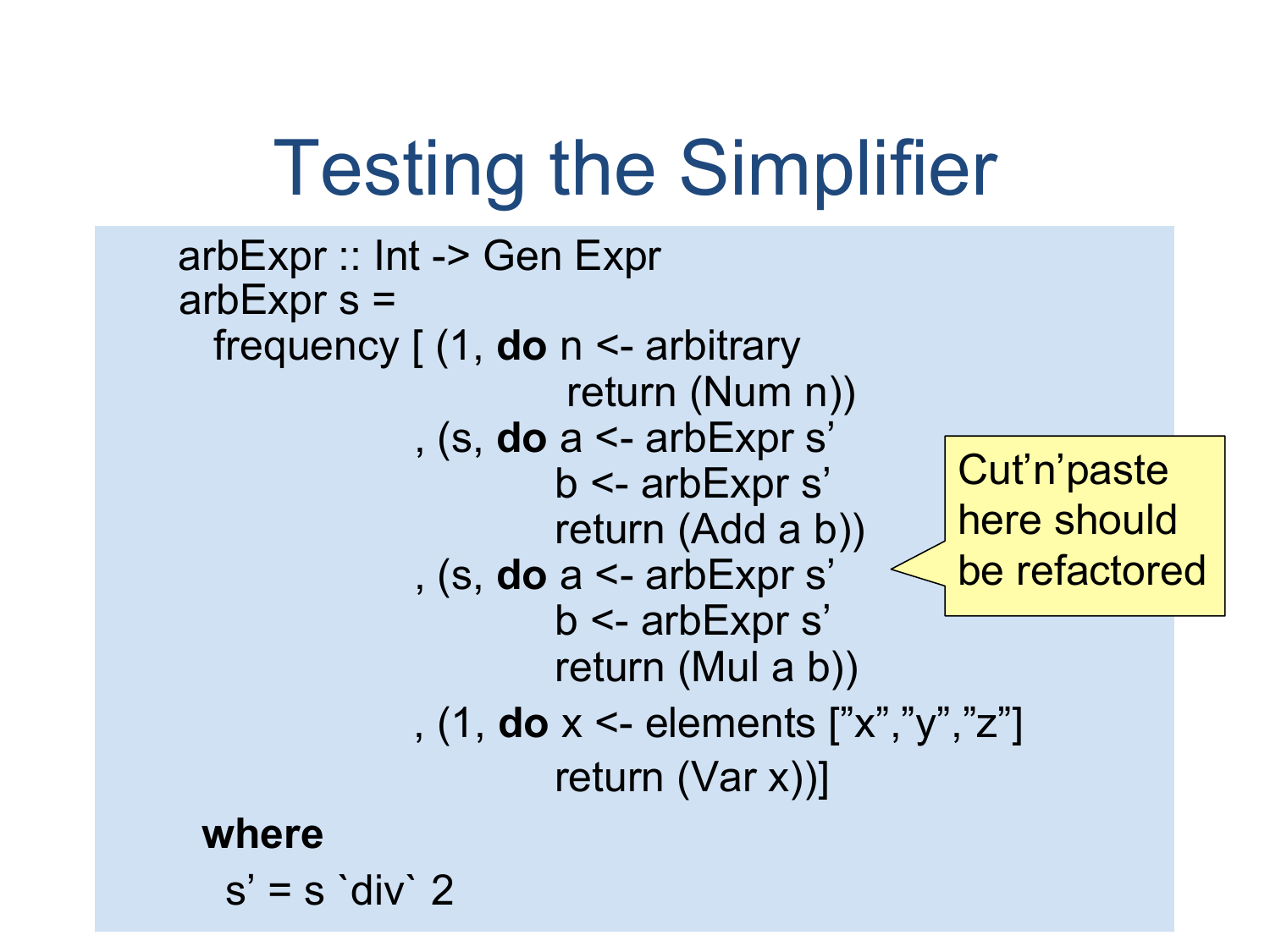# Testing an Expression **Simplifier**

• (1) Simplification should not change the value

prop\_SimplifyCorrect e env = eval env  $e == eval$  env (simplify  $e$ )

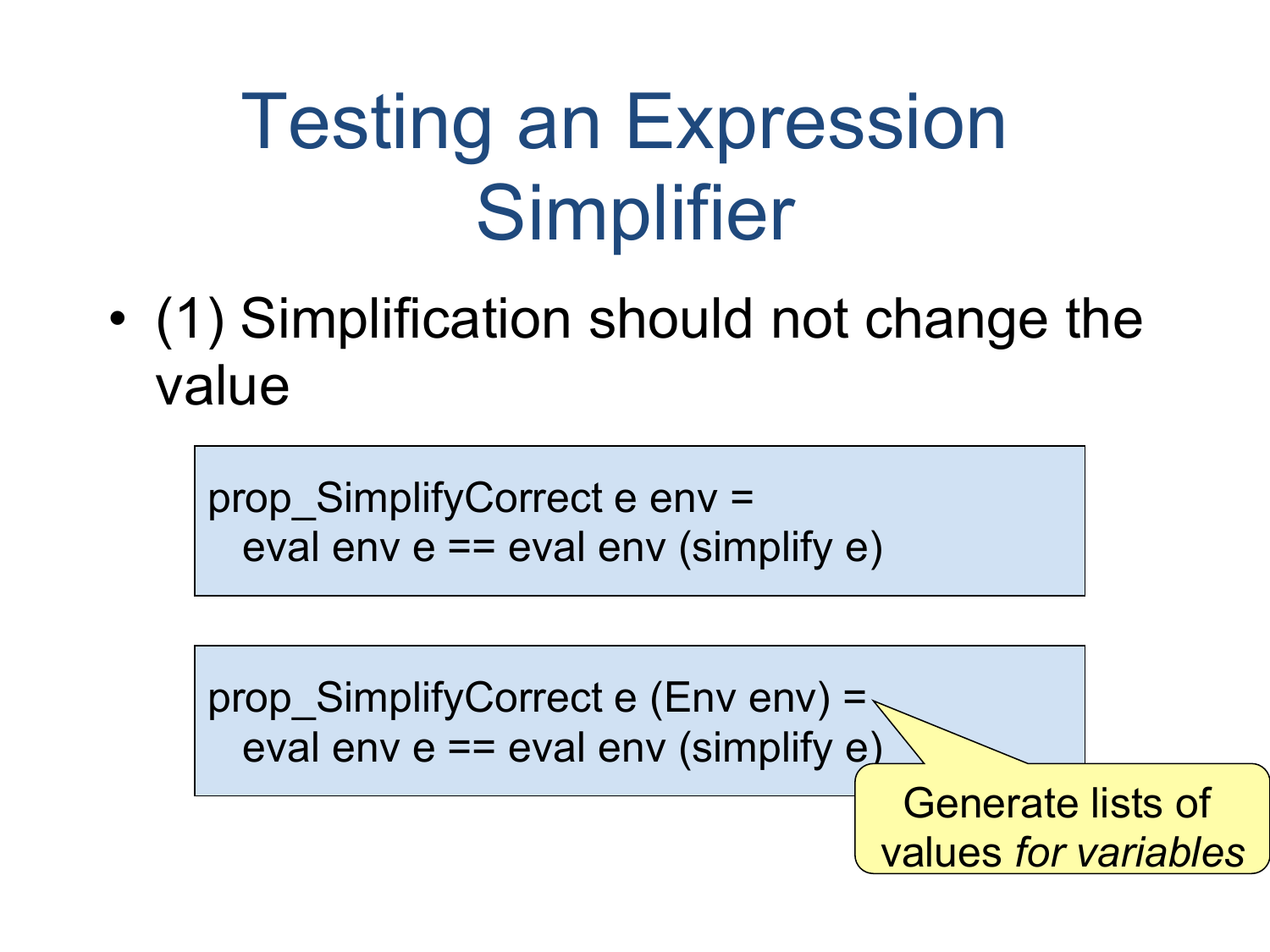## Testing an Expression Simplifier

```
data Env = Env [(Name,Integer)] 
   deriving ( Eq, Show ) 
instance Arbitrary Env where 
   arbitrary = 
     do a <- arbitrary 
        b <- arbitrary 
        c <- arbitrary 
        return (Env [("x",a),("y",b),("z",c)])
```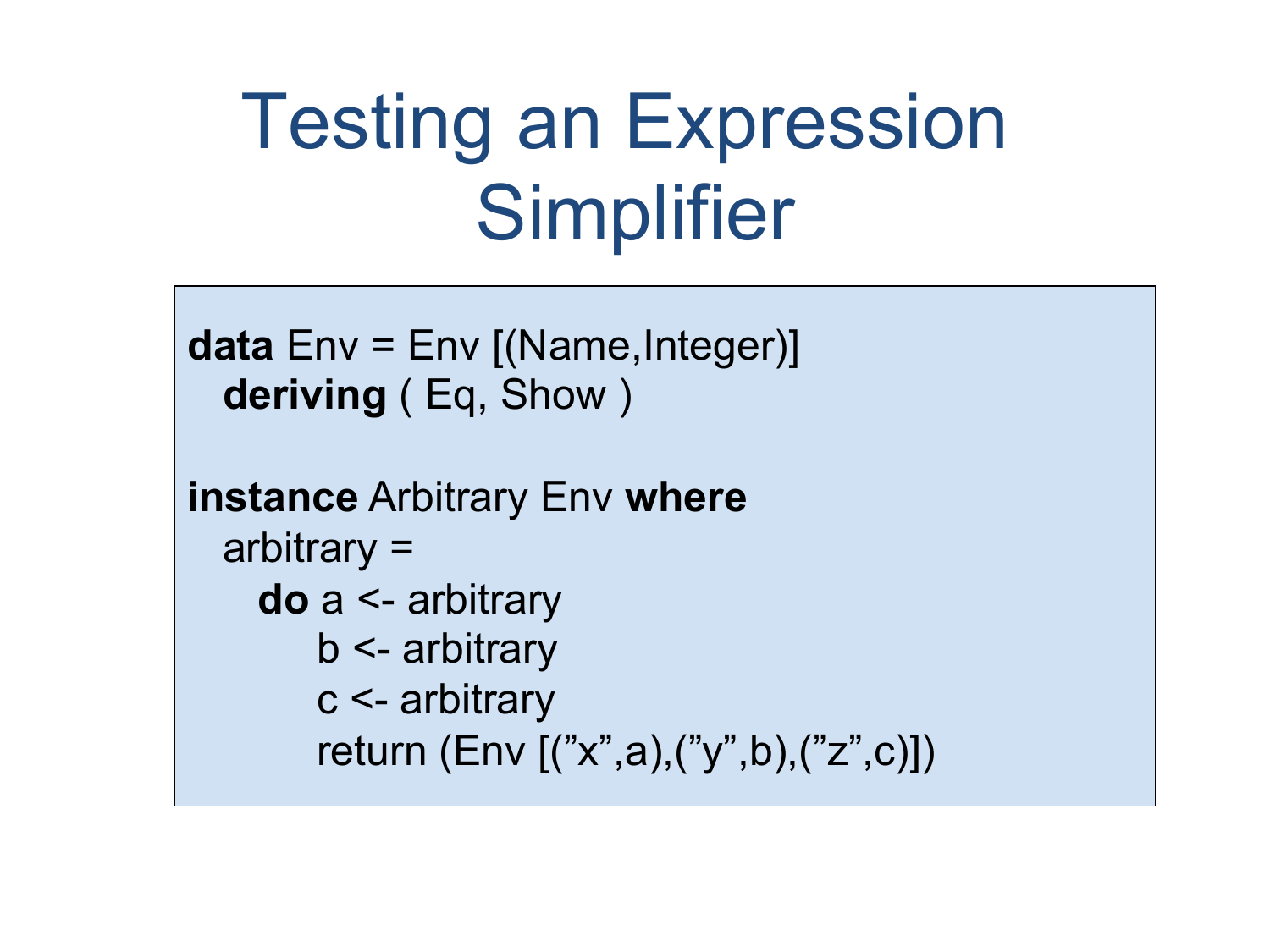## Testing an Expression Simplifier

• (2) Simplification should do a good job

```
prop_SimplifyNoJunk e =
       noJunk (simplify e) 
     where 
       noJunk (Add a b) = not (isNum a && isNum b) 
                       && noJunk a && noJunk b 
      ...
You continue at the 
     exercises!
```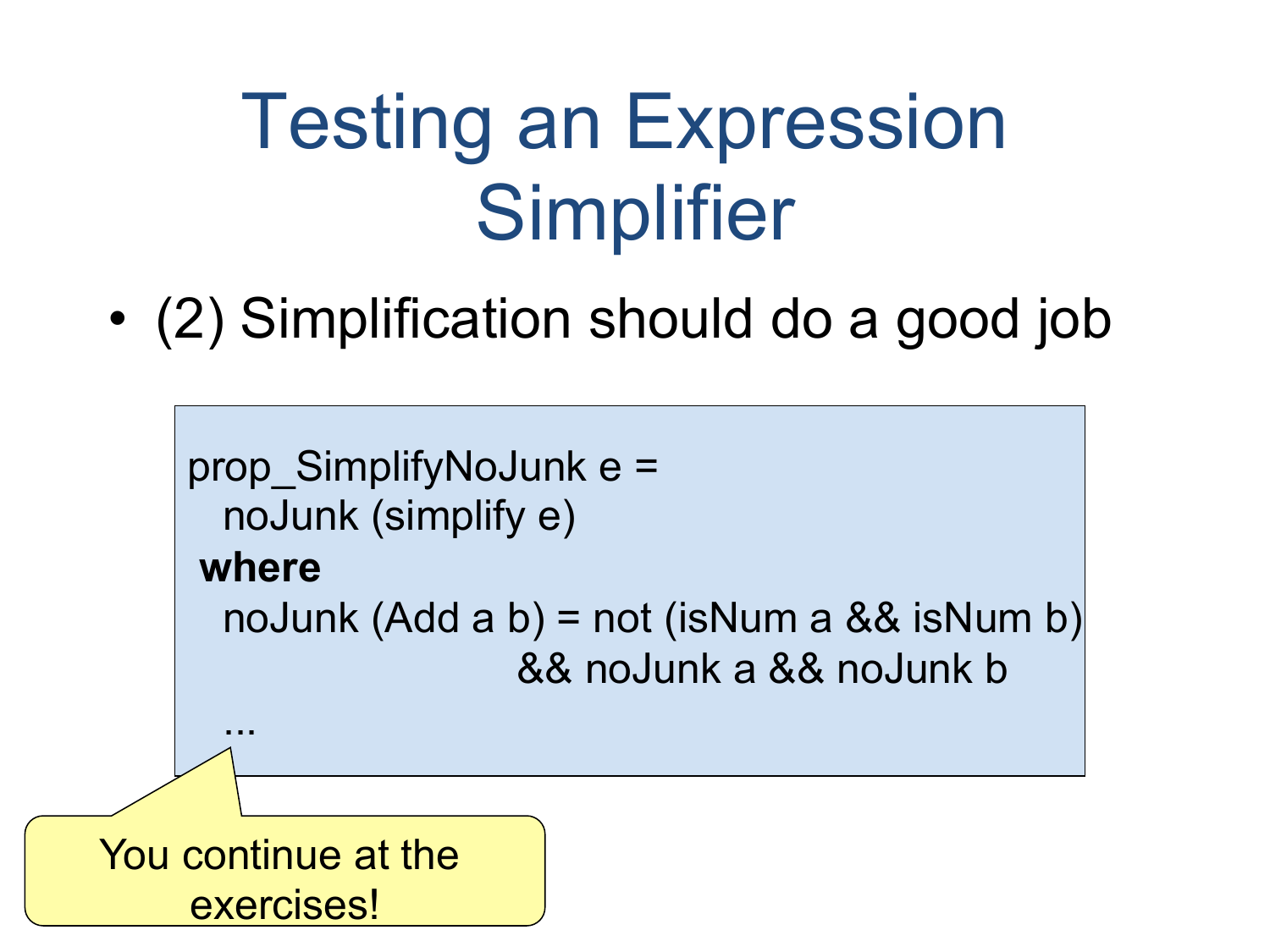#### Exercises

• Build and test an expression simplifier!

- I found *many subtle bugs* in my own simplifier!
	- Often simplifier goes into an infinite loop
	- Use verboseCheck instead of quickCheck (prints test case *before* every test, so you see them even if the test loops or crashes)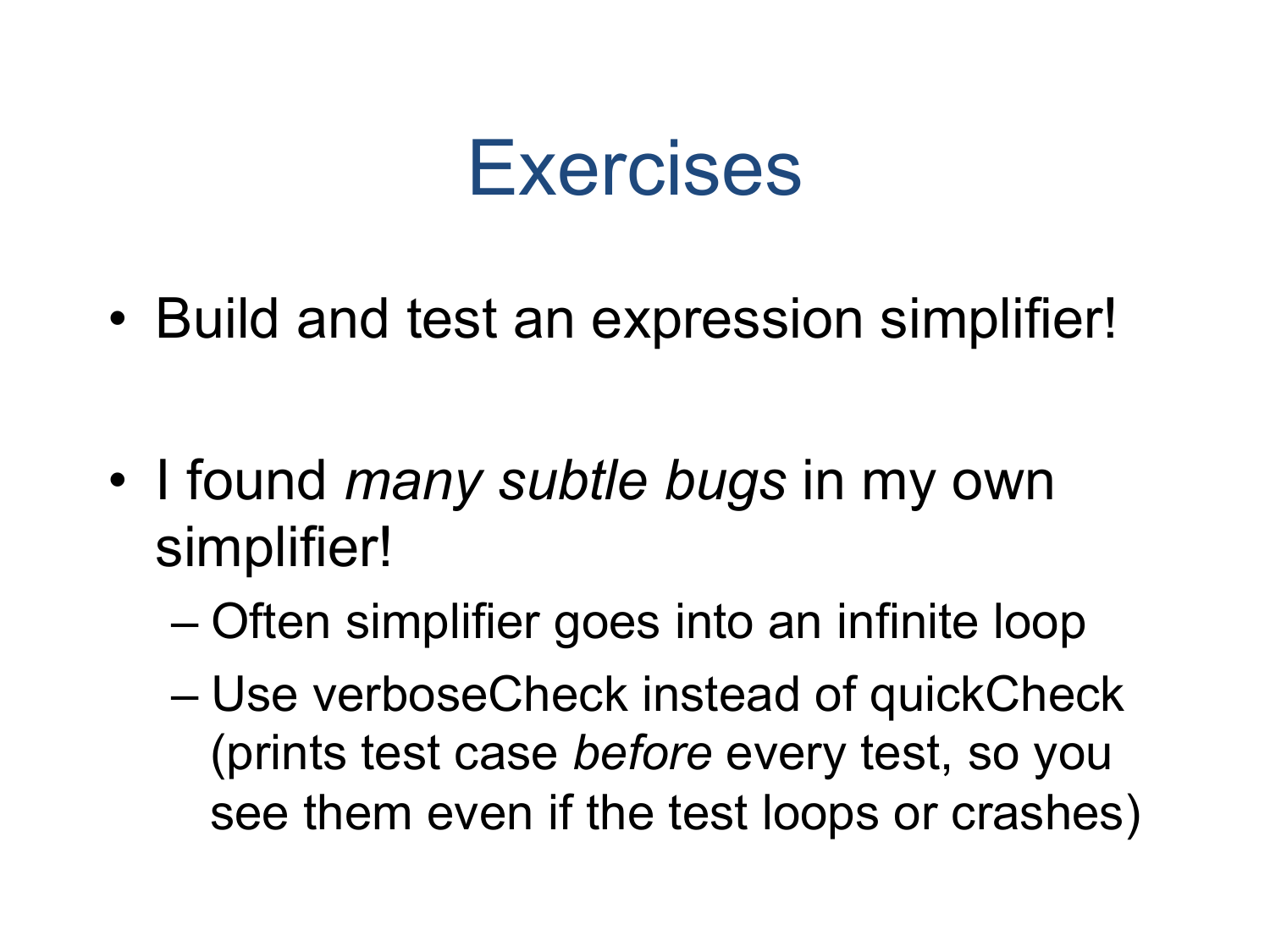### **Summary**

- Recursive data-types can take many forms other than lists
- Recursive data-types can model *languages* (expressions, natural languages, programming languages)
- Functions working with recursive types are often recursive themselves
- When generating random elements in recursive datatypes, think about the *size*